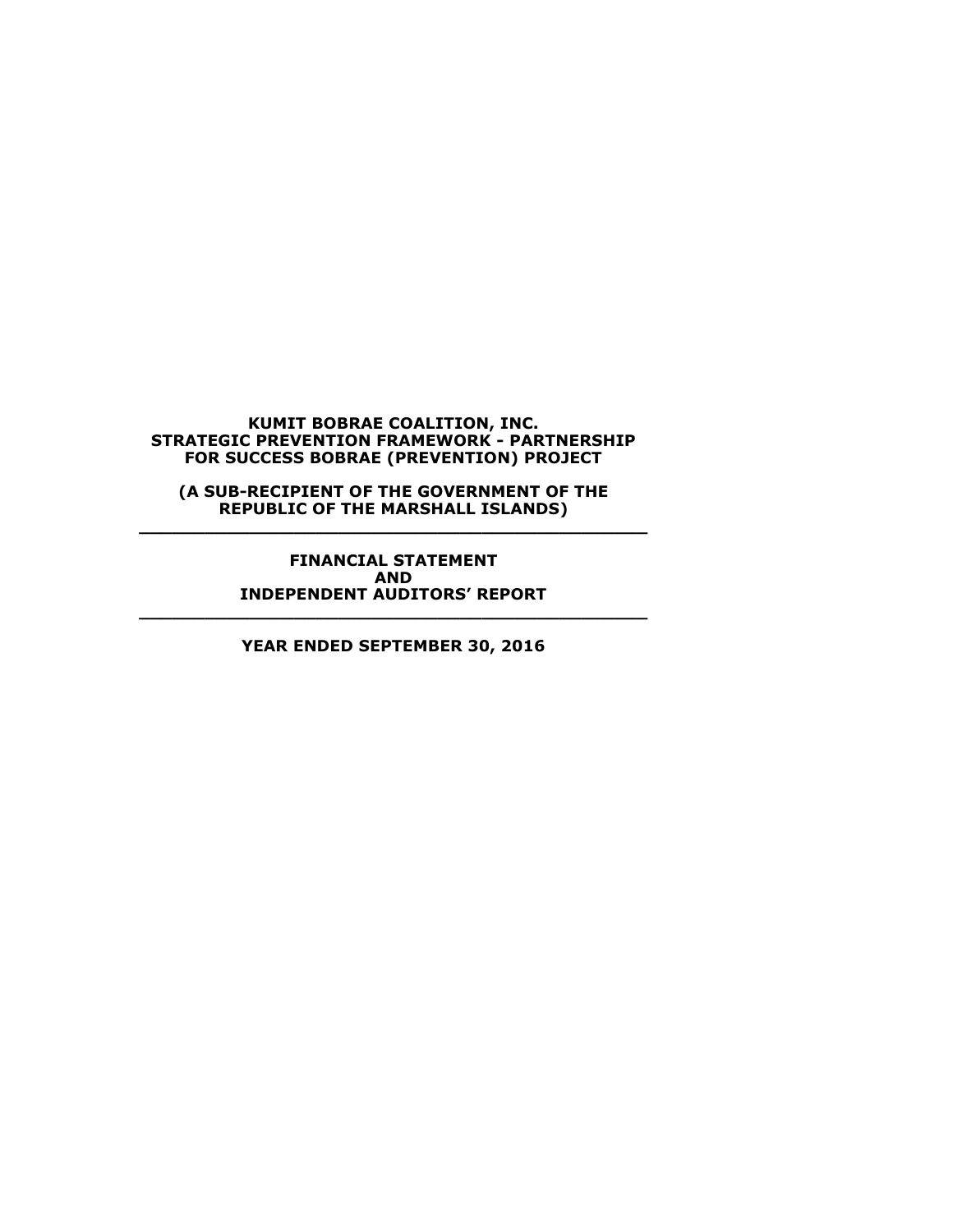Year Ended September 30, 2016 Table of Contents

|      |                                                                                                                                                                                                                                           | Page No.       |
|------|-------------------------------------------------------------------------------------------------------------------------------------------------------------------------------------------------------------------------------------------|----------------|
| Ι.   | INDEPENDENT AUDITORS' REPORT                                                                                                                                                                                                              | 1              |
| II.  | FINANCIAL STATEMENT:                                                                                                                                                                                                                      |                |
|      | Statement of Cash Receipts and Disbursements                                                                                                                                                                                              | 3              |
|      | Notes to Financial Statement                                                                                                                                                                                                              | 4              |
| III. | INDEPENDENT AUDITORS' REPORTS ON COMPLIANCE WITH<br>LAWS AND REGULATIONS                                                                                                                                                                  |                |
|      | Independent Auditors' Report on Internal Control over Financial<br>Reporting and on Compliance and Other Matters Based on an<br>Engagement to Conduct an Audit of Financial Statement in<br>Accordance with Government Auditing Standards | 5              |
|      | Independent Auditors' Report on Compliance for the Sole Major<br>Federal Program; Report on Internal Control over Compliance;<br>and Report on Schedule of Expenditures of Federal Awards<br>Required by the Uniform Guidance             | $\overline{7}$ |
|      | Schedule of Expenditures of Federal Awards                                                                                                                                                                                                | 10             |
|      | Notes to Schedule of Expenditures of Federal Awards                                                                                                                                                                                       | 11             |
|      | Schedule of Findings and Questioned Costs                                                                                                                                                                                                 | 12             |
|      |                                                                                                                                                                                                                                           |                |

# IV. CORRECTIVE ACTION PLAN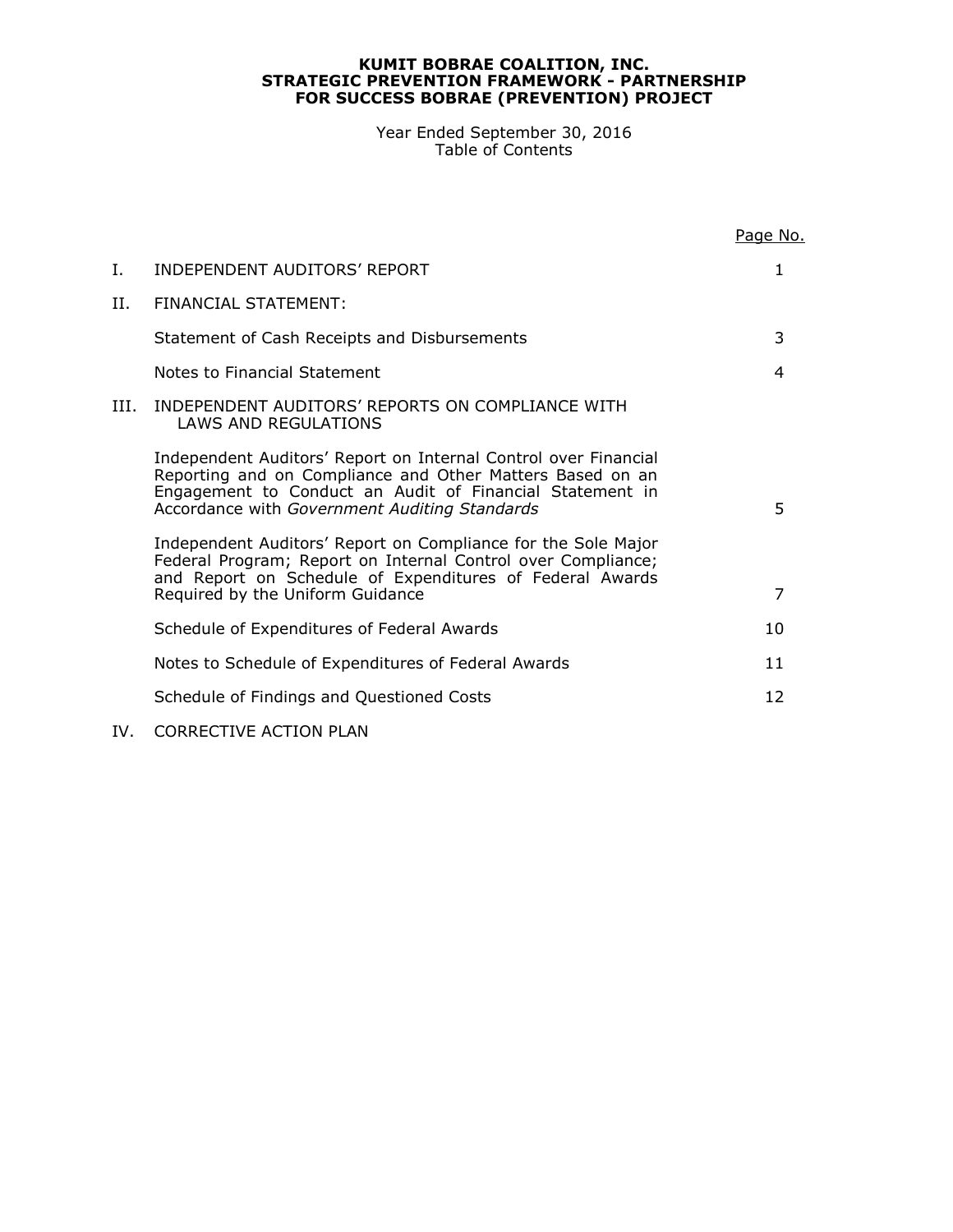Deloitte & Touche LLP 361 South Marine Corps Drive Tamuning, GU 96913 USA

Tel: +1 (671) 646-3884 Fax:  $+1(671) 649-4265$ 

www.deloitte.com

# **INDEPENDENT AUDITORS' REPORT**

Ms. Maybelline A. Bing **Secretary** Ministry of Finance, Banking and Postal Services Government of the Republic of the Marshall Islands Majuro, MH 96960:

# **Report on the Financial Statement**

We were engaged to audit the accompanying statement of cash receipts and disbursements of the Kumit Bobrae Coalition, Inc. ("KBC") Strategic Prevention Framework - Partnership For Success Bobrae (Prevention) Project, funded by the CFDA 93.243 Substance Abuse and Mental Health Services - Projects of Regional and National Significance grant, for the year ended September 30, 2016, and the related notes to the financial statement.

# *Management's Responsibility for the Financial Statement*

Management is responsible for the preparation and fair presentation of this financial statement in accordance with the cash basis of accounting described in Note 2 to this financial statement; this includes determining that the cash basis of accounting is an acceptable basis for the preparation of the financial statement in the circumstances. Management is also responsible for the design, implementation, and maintenance of internal control relevant to the preparation and fair presentation of the financial statement that is free from material misstatement, whether due to fraud or error.

# *Auditors' Responsibility*

Our responsibility is to express an opinion on the financial statement based on conducting the audit in accordance with auditing standards generally accepted in the United States of America and the standards applicable to financial audits contained in *Government Auditing Standards*, issued by the Comptroller General of the United States. Because of the matter described in the Basis for Disclaimer of Opinion paragraph, however, we were not able to obtain sufficient appropriate audit evidence to provide a basis for an audit opinion.

# *Basis for Disclaimer of Opinion*

Because of inadequacies in the accounting records of KBC, we are unable to form an opinion regarding the amounts recorded as cash receipts and cash disbursements in the accompanying financial statement.

# *Disclaimer of Opinion*

Because of the significance of the matter described in the Basis for Disclaimer of Opinion paragraph, we have not been able to obtain sufficient appropriate audit evidence to provide a basis for an audit opinion. Accordingly, we do not express an opinion on this financial statement.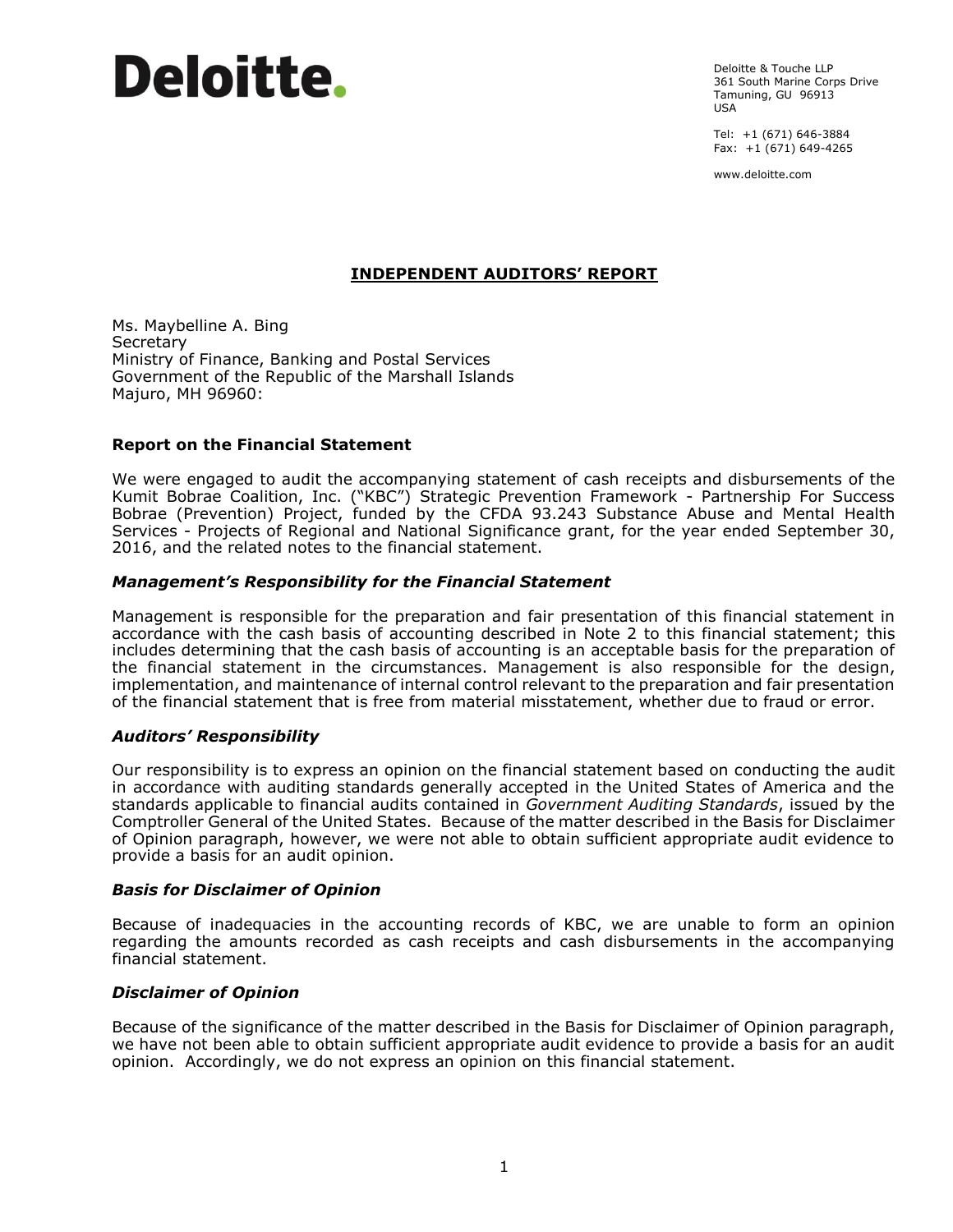# **Emphasis of Matters**

# *Reporting Entity*

As discussed in Note 1 to the financial statement, the financial statement referred to above presents only the KBC Strategic Prevention Framework - Partnership For Success Bobrae (Prevention) Project funded by the CFDA 93.243 Substance Abuse and Mental Health Services - Projects of Regional and National Significance grant, administered in a sub-recipient capacity by KBC, and is not intended to present fairly the results of operations of KBC in accordance with accounting principles generally accepted in the United States of America.

# *Basis of Accounting*

We draw attention to Note 2 to the financial statement, which describes the basis of accounting. The financial statement is prepared on the cash basis of accounting, which is a basis of accounting other than accounting principles generally accepted in the United States of America.

# **Other Reporting Required by** *Government Auditing Standards*

In accordance with *Government Auditing Standards*, we have also issued our report dated February 11, 2020, on our consideration of KBC's internal control over financial reporting and on our tests of its compliance with certain provisions of laws, regulations, contracts, and grant agreements and other matters. The purpose of that report is solely to describe the scope of our testing of internal control over financial reporting and compliance and the results of that testing, and not to provide an opinion on the effectiveness of KBC's internal control over financing reporting or on compliance. That report is an integral part of an engagement to conduct an audit in accordance with *Government Auditing Standards* in considering KBC's internal control over financial reporting and compliance.

eloitte NacheLLP

February 11, 2020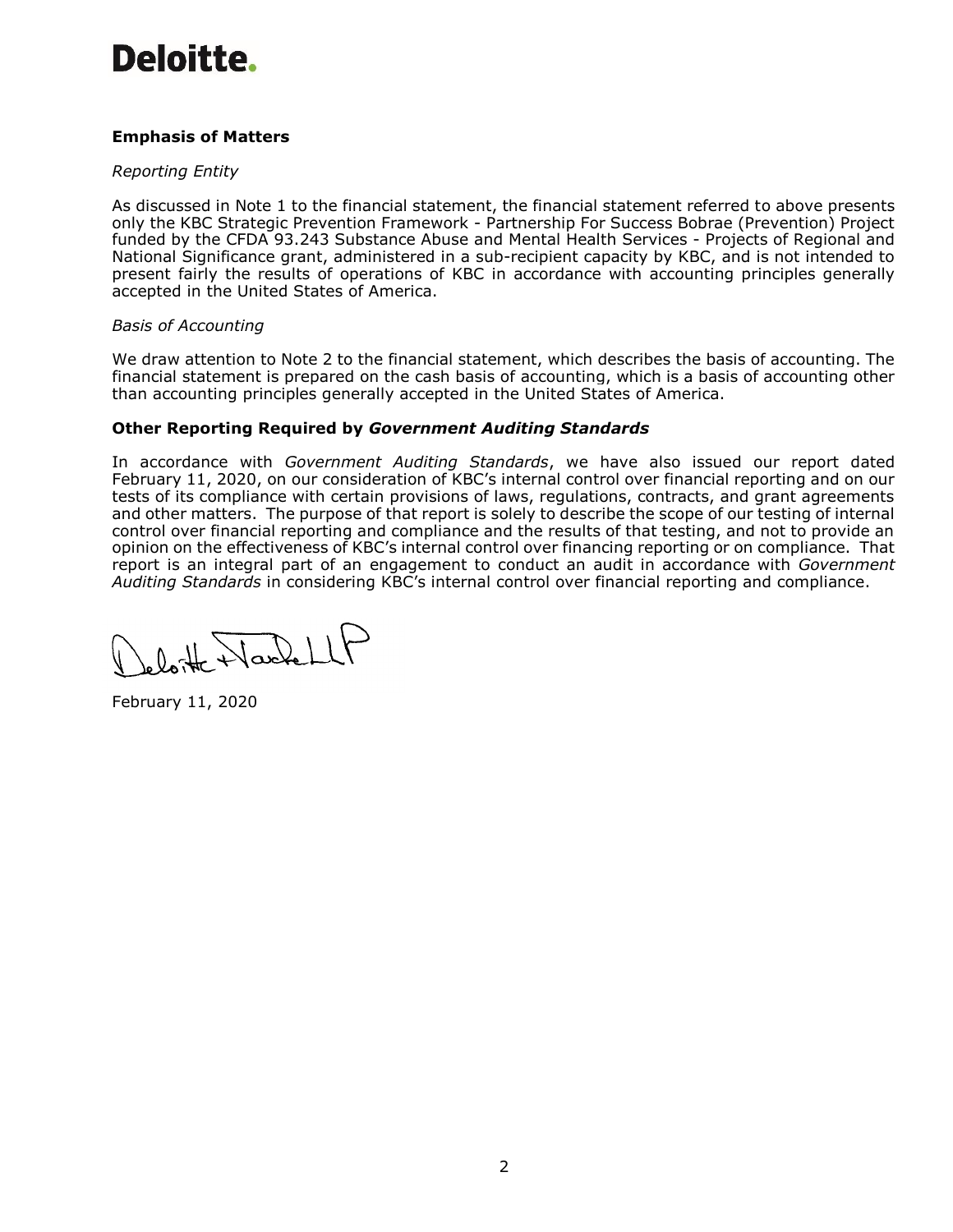# **KUMIT BOBRAE COALITION, INC. BOBRAE (PREVENTION) PROJECT STRATEGIC PREVENTION FRAMEWORK - PARTNERSHIP FOR SUCCESS**

(CFDA 93.243 Substance Abuse and Mental Health Services - Projects of Regional and National Significance)

> Year Ended September 30, 2016 Statement of Cash Receipts and Disbursements

| Cash Receipts:                                  |                 |
|-------------------------------------------------|-----------------|
| Federal program receipts                        | 1,524,033<br>\$ |
| Cash Disbursements:                             |                 |
| Coalition program                               | 705,327         |
| Personnel                                       | 195,083         |
| Annual Bobrae Conference                        | 161,844         |
| Travel                                          | 156,642         |
| Materials and supplies                          | 131,239         |
| Office rental                                   | 41,511          |
| Equipment                                       | 38,558          |
| Repairs and maintenance                         | 22,020          |
| Communications                                  | 10,202          |
| Utilities                                       | 7,659           |
| Other                                           | 2,247           |
| Total cash disbursements                        | 1,472,332       |
| Excess of cash receipts over cash disbursements | 51,701          |
|                                                 |                 |

See accompanying notes to financial statement.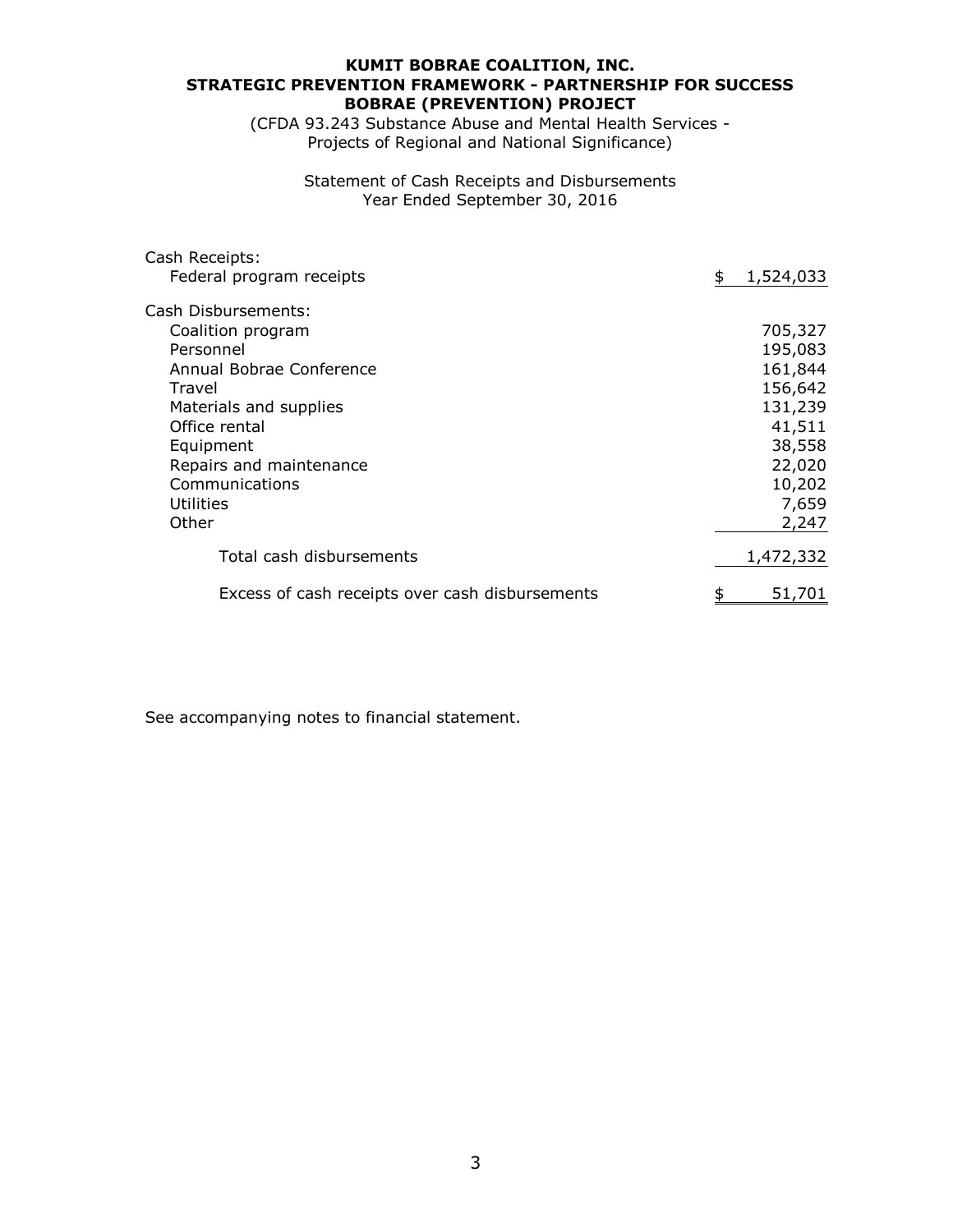Notes to Financial Statement September 30, 2016

#### (1) Organization

The Republic of the Marshall Islands (RepMar) Office of Single State Agency (RMISSA) within RepMar's Ministry of Health and Human Services is the government organization responsible for planning, organizing, delivering, and monitoring critical mental health and substance use disorder services in the Marshall Islands. The U.S. Department of Health and Human Services through its Substance Abuse and Mental Health Services Administration (SAMHSA) has awarded the Strategic Prevention Framework - Partnership For Success (SPF PFS) grant, CFDA 93.243 Substance Abuse and Mental Health Services - Projects of Regional and National Significance, to the RMISSA. The RMISSA has, in turn, entered into various sub-recipient agreements with community-based nonprofit organizations to administer these grant funds. The operations of the RMISSA are overseen by a Program Director within RepMar's Ministry of Health and Human Services.

Kumit Bobrae Coalition, Inc ("KBC") is a community-based nonprofit organization incorporated under the laws of the Republic of the Marshall Islands in March 2011. KBC has 7 coalitions throughout the Marshall Islands and is delegated by a seven-member Board of Directors committee. The Board of Directors is comprised of the chairs from each of the 7 coalition communities.

In 2015, the RMISSA entered into a sub-recipient agreement with KBC to administer the SPF PFS grant for a period of five years for the purpose of implementing the RMI Bobrae Project (Substance Abuse Prevention). The accompanying financial statement relates solely to those accounting records maintained by KBC for the RMI Bobrae Project, and do not incorporate any accounts related to other operations of KBC that may be accounted for by KBC.

#### (2) Summary of Significant Accounting Policies – Basis of Accounting

The financial statement of KBC has been prepared on the cash-basis of accounting, which is a comprehensive basis of accounting other than accounting principles generally accepted in the United States of America (GAAP). The cash-basis of accounting differs from GAAP primarily because revenues are recognized when received rather than when earned and expenditures are recorded when paid rather than when incurred. The financial statement, therefore, presents only changes in cash and cash equivalents in the form of cash receipts and disbursements.

(3) Related Party Transactions

During the year ended September 30, 2016, KBC made \$37,230 of cash disbursements to the RMISSA Program Director for compensation and reimbursement of certain costs. Furthermore, KBC made \$190,377 of cash disbursements for certain goods and services purchased from a related party.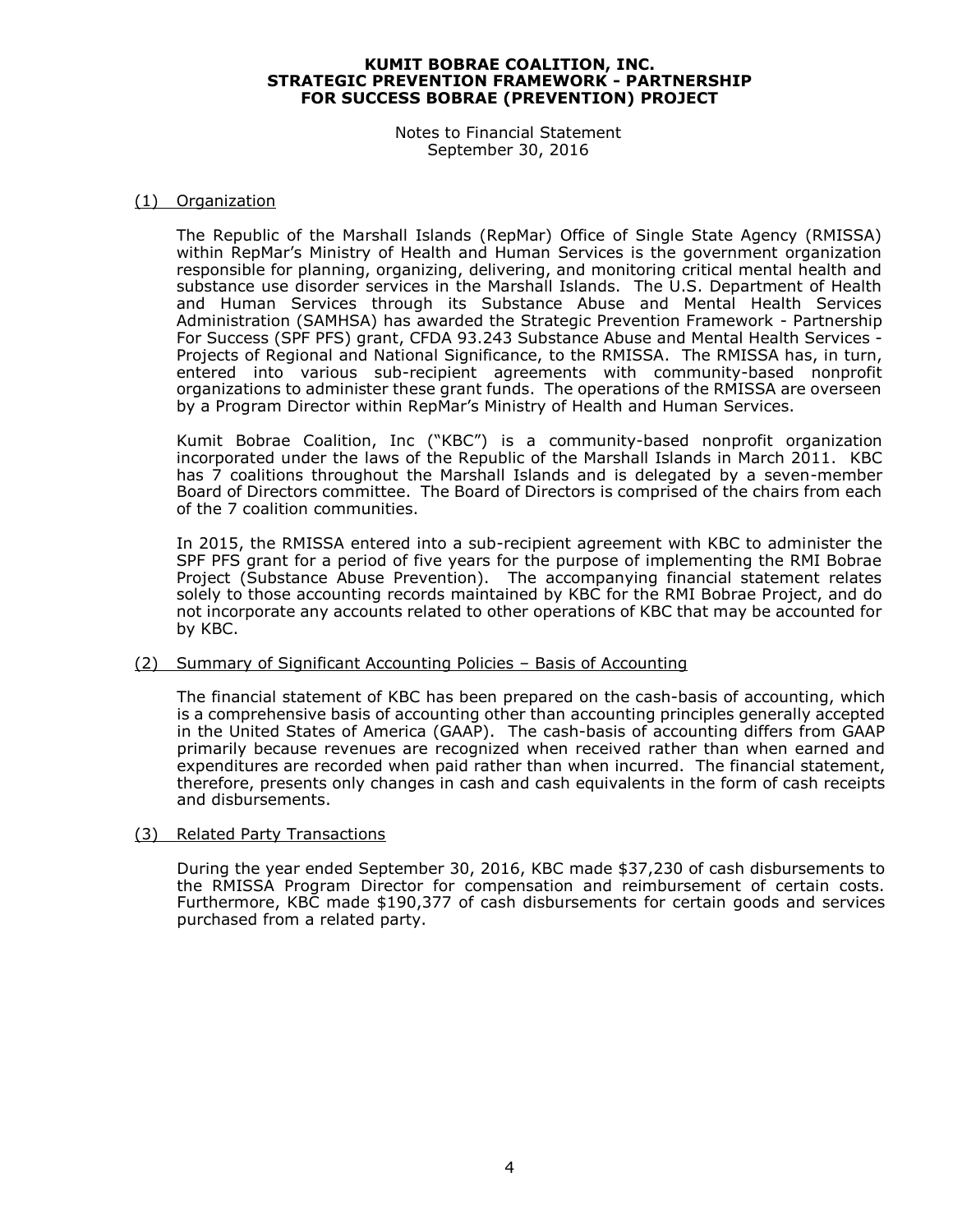Deloitte & Touche LLP 361 South Marine Corps Drive Tamuning, GU 96913 USA

Tel: +1 (671) 646-3884 Fax: +1 (671) 649-4265

www.deloitte.com

#### **INDEPENDENT AUDITORS' REPORT ON INTERNAL CONTROL OVER FINANCIAL REPORTING AND ON COMPLIANCE AND OTHER MATTERS BASED ON AN ENGAGEMENT TO CONDUCT AN AUDIT OF FINANCIAL STATEMENT IN ACCORDANCE WITH** *GOVERNMENT AUDITING STANDARDS*

Ms. Maybelline A. Bing **Secretary** Ministry of Finance, Banking and Postal Services Government of the Republic of the Marshall Islands Majuro, MH 96960:

We were engaged to conduct an audit, in accordance with auditing standards generally accepted in the United States of America and the standards applicable to financial audits contained in *Government Auditing Standards* issued by the Comptroller General of the United States, of the statement of cash receipts and disbursements of the Kumit Bobrae Coalition, Inc. ("KBC") Strategic Prevention Framework - Partnership For Success Bobrae (Prevention) Project, funded by the CFDA 93.243 Substance Abuse and Mental Health Services - Projects of Regional and National Significance grant, for the year ended September 30, 2016, and the related notes to the financial statement, and have issued our report thereon dated February 11, 2020. Our report stated that the scope of our work was not sufficient to enable us to express, and we did not express, an opinion on the financial statement due to inadequacies in the accounting records.

# **Internal Control Over Financial Reporting**

In planning the engagement to audit the financial statement, we considered KBC's internal control over financial reporting (internal control) to determine the audit procedures that are appropriate in the circumstances for the purpose of expressing our opinion on the financial statement, but not for the purpose of expressing an opinion on the effectiveness of KBC's internal control. Accordingly, we do not express an opinion on the effectiveness of KBC's internal control.

A *deficiency in internal control* exists when the design or operation of a control does not allow management or employees, in the normal course of performing their assigned functions, to prevent, or detect and correct, misstatements on a timely basis. A *material weakness* is a deficiency, or a combination of deficiencies, in internal control such that there is a reasonable possibility that a material misstatement of the entity's financial statement will not be prevented, or detected and corrected on a timely basis.

Our consideration of internal control was for the limited purpose described in the first paragraph of this section and was not designed to identify all deficiencies in internal control that might be material weaknesses or significant deficiencies and therefore, material weaknesses or significant deficiencies may exist that have not been identified. We did identify certain deficiencies in internal control, as described in the accompanying Schedule of Findings and Questioned Costs as items 2016-001, 2016- 002 and 2016-005, that we consider to be material weaknesses.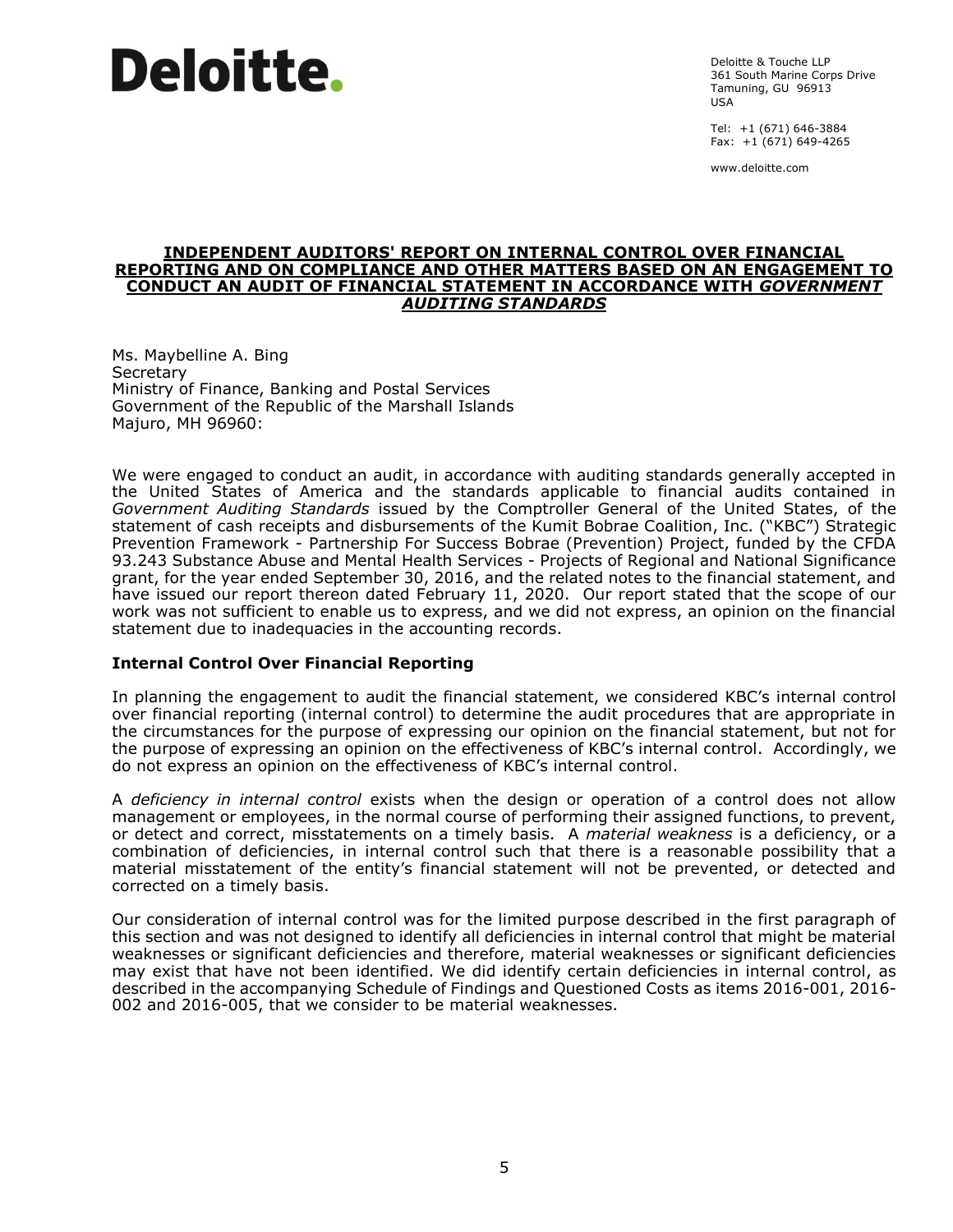# **Compliance and Other Matters**

As part of obtaining reasonable assurance about whether KBC's financial statement is free from material misstatement, we performed tests of its compliance with certain provisions of laws, regulations, contracts, and grant agreements, noncompliance with which could have a direct and material effect on the determination of financial statement amounts. However, providing an opinion on compliance with those provisions was not an objective of our audit, and accordingly, we do not express such an opinion. The results of our tests disclosed instances of noncompliance or other matters that are required to be reported under *Government Auditing Standards* and which are described in the accompanying Schedule of Findings and Questioned Costs as items 2016-002, 2016- 003, 2016-005 and 2016-006.

#### **KBC's Response to Findings**

KBC's response to the findings identified in the engagement to audit the financial statement are described in the accompanying Corrective Action Plan. KBC's response was not subjected to the auditing procedures applied in the engagement to audit the financial statement and, accordingly, we express no opinion on it.

#### **Purpose of this Report**

The purpose of this report is solely to describe the scope of our testing of internal control and compliance and the result of that testing, and not to provide an opinion on the effectiveness of the entity's internal control or on compliance. This report is an integral part of an engagement to conduct an audit in accordance with *Government Auditing Standards* in considering the entity's internal control and compliance. Accordingly, this communication is not suitable for any other purpose.

leloitte Nache LLF

February 11, 2020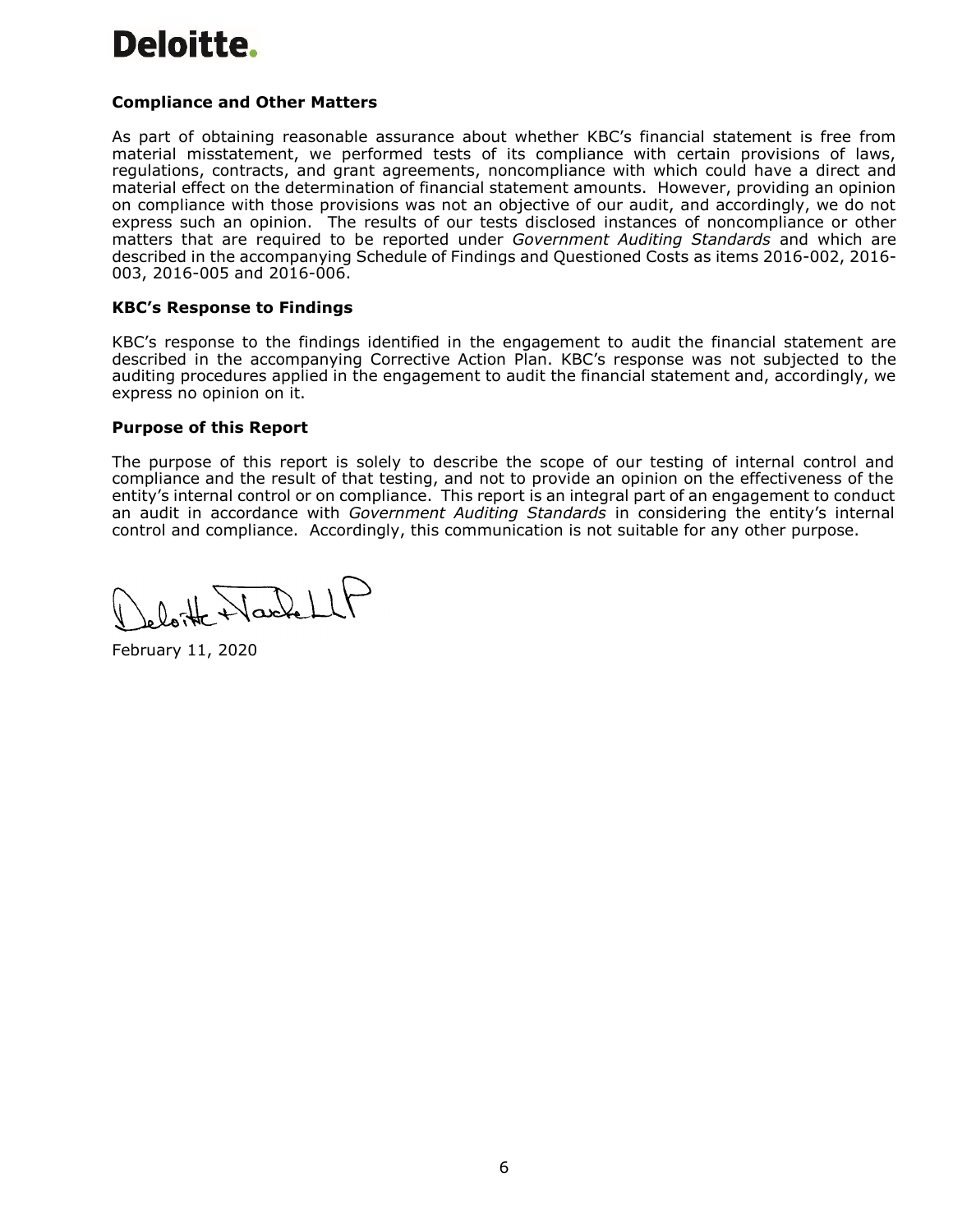Deloitte & Touche LLP 361 South Marine Corps Drive Tamuning, GU 96913 USA

Tel: +1 (671) 646-3884 Fax: +1 (671) 649-4265

www.deloitte.com

#### **INDEPENDENT AUDITORS' REPORT ON COMPLIANCE FOR THE SOLE MAJOR FEDERAL PROGRAM; REPORT ON INTERNAL CONTROL OVER COMPLIANCE; AND REPORT ON SCHEDULE OF EXPENDITURES OF FEDERAL AWARDS REQUIRED BY THE UNIFORM GUIDANCE**

Ms. Maybelline A. Bing **Secretary** Ministry of Finance, Banking and Postal Services Government of the Republic of the Marshall Islands Majuro, MH 96960:

# **Report on Compliance for the Sole Major Federal Program**

We have audited Kumit Bobrae Coalition Inc. (KBC's) compliance with the types of compliance requirements described in the *OMB Compliance Supplement* that could have a direct and material effect on KBC's sole major federal program for the year ended September 30, 2016. KBC's sole major federal program is CFDA 93.243 Substance Abuse and Mental Health Services - Projects of Regional and National Significance as identified in the summary of auditor's results section of the accompanying Schedule of Findings and Questioned Costs.

# *Management's Responsibility*

Management is responsible for compliance with federal statutes, regulations, and the terms and conditions of its federal awards applicable to its federal program.

# *Auditors' Responsibility*

Our responsibility is to express an opinion on compliance for KBC's sole major federal program based on our audit of the types of compliance requirements referred to above. We conducted our audit of compliance in accordance with auditing standards generally accepted in the United States of America; the standards applicable to financial audits contained in *Government Auditing Standards*, issued by the Comptroller General of the United States; and the audit requirements of Title 2 U.S. *Code of Federal Regulations* Part 200, *Uniform Administrative Requirements, Cost Principles, and Audit Requirements for Federal Awards* (Uniform Guidance). Those standards and the Uniform Guidance require that we plan and perform the audit to obtain reasonable assurance about whether noncompliance with the types of compliance requirements referred to above that could have a direct and material effect on a major federal program occurred. An audit includes examining, on a test basis, evidence about KBC's compliance with those requirements and performing such other procedures as we considered necessary in the circumstances.

We believe that our audit provides a reasonable basis for our qualified opinion on compliance for KBC's sole major federal program. However, our audit does not provide a legal determination of KBC's compliance.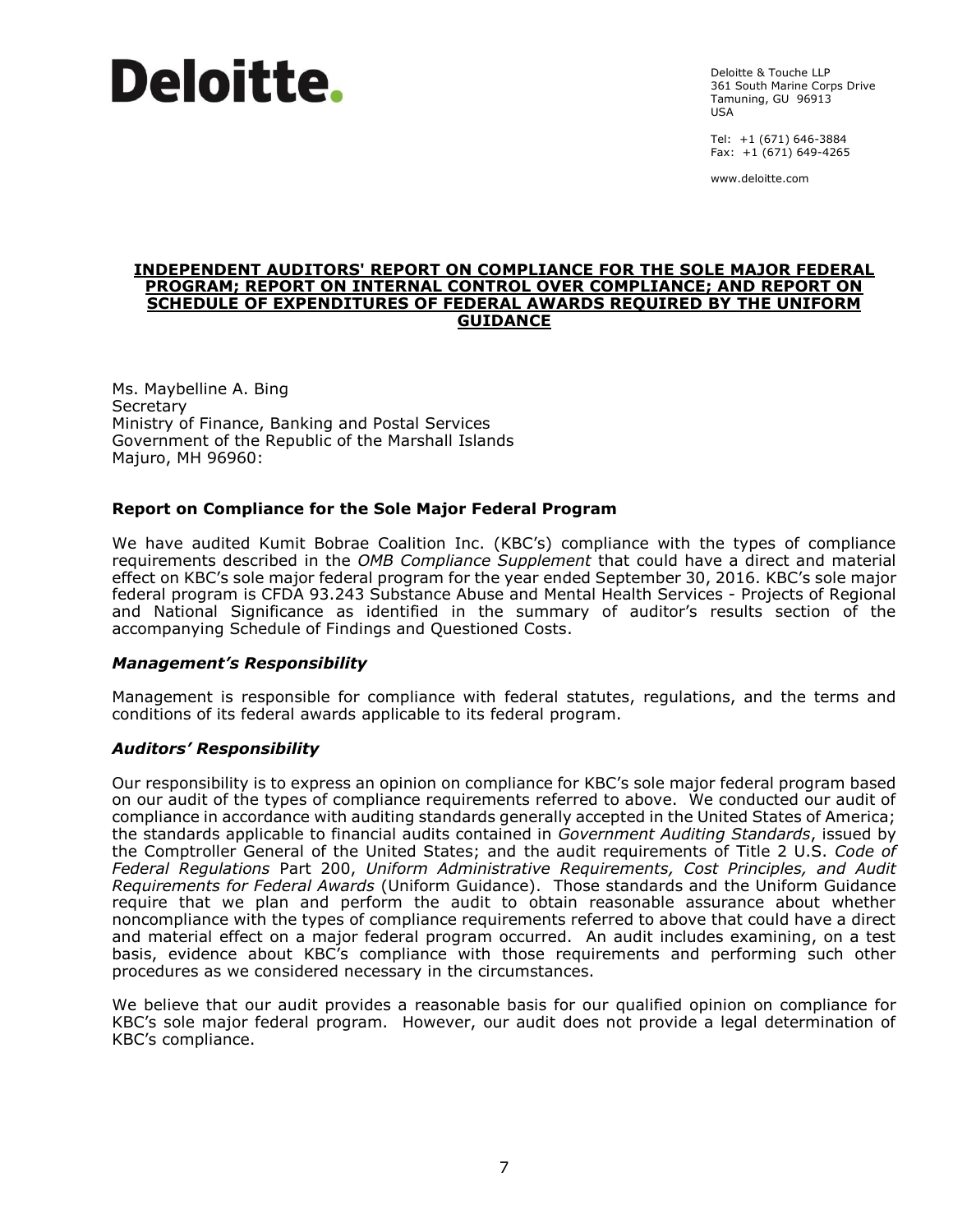# *Basis for Qualified Opinion on the Sole Major Federal Program*

As described in Findings 2016-001 through 2016-004 in the accompanying Schedule of Findings and Questioned Costs, KBC did not comply with requirements regarding the following for CFDA 93.243 Substance Abuse and Mental Health Services - Projects of Regional and National Significance:

| <b>Finding #</b> | <b>Compliance Requirement</b>            |
|------------------|------------------------------------------|
|                  |                                          |
| 2016-001         | Allowable Costs/Cost Principles          |
| 2016-002         | Equipment and Real Property Management   |
| 2016-003         | Procurement and Suspension and Debarment |
| 2016-004         | Reporting                                |

Compliance with such requirements is necessary, in our opinion, for KBC to comply with the requirements applicable to that program.

# *Qualified Opinion on the Sole Major Federal Program*

In our opinion, except for the noncompliance described in the Basis for Qualified Opinion paragraph, KBC complied, in all material respects, with the types of compliance requirements referred to above that could have a direct and material effect on the sole major federal program for the year ended September 30, 2016.

#### *Other Matters*

KBC's response to the noncompliance findings identified in our audit is described in the accompanying Corrective Action Plan. KBC's response was not subjected to the auditing procedures applied in the audit of compliance and, accordingly, we express no opinion on the response.

#### **Report on Internal Control Over Compliance**

Management of KBC is responsible for establishing and maintaining effective internal control over compliance with the types of compliance requirements referred to above. In planning and performing our audit of compliance, we considered KBC's internal control over compliance with the types of requirements that could have a direct and material effect on the sole major federal program to determine the auditing procedures that are appropriate in the circumstances for the purpose of expressing an opinion on compliance for the sole major federal program and to test and report on internal control over compliance in accordance with the Uniform Guidance, but not for the purpose of expressing an opinion on the effectiveness of internal control over compliance. Accordingly, we do not express an opinion on the effectiveness of KBC's internal control over compliance.

A *deficiency in internal control over compliance* exists when the design or operation of a control over compliance does not allow management or employees, in the normal course of performing their assigned functions, to prevent, or detect and correct, noncompliance with a type of compliance requirement of a federal program on a timely basis. A *material weakness in internal control over compliance* is a deficiency, or combination of deficiencies, in internal control over compliance, such that there is reasonable possibility that material noncompliance with a type of compliance requirement of a federal program will not be prevented, or detected and corrected, on a timely basis.

Our consideration of internal control over compliance was for the limited purpose described in the first paragraph of this section and was not designed to identify all deficiencies in internal control over compliance that might be material weaknesses or significant deficiencies and therefore, material weaknesses or significant deficiencies may exist that have not been identified. We did identify certain deficiencies in internal control over compliance, as described in the accompanying Schedule of Findings and Questioned Costs as items 2016-001 through 2016-004, that we consider to be material weaknesses.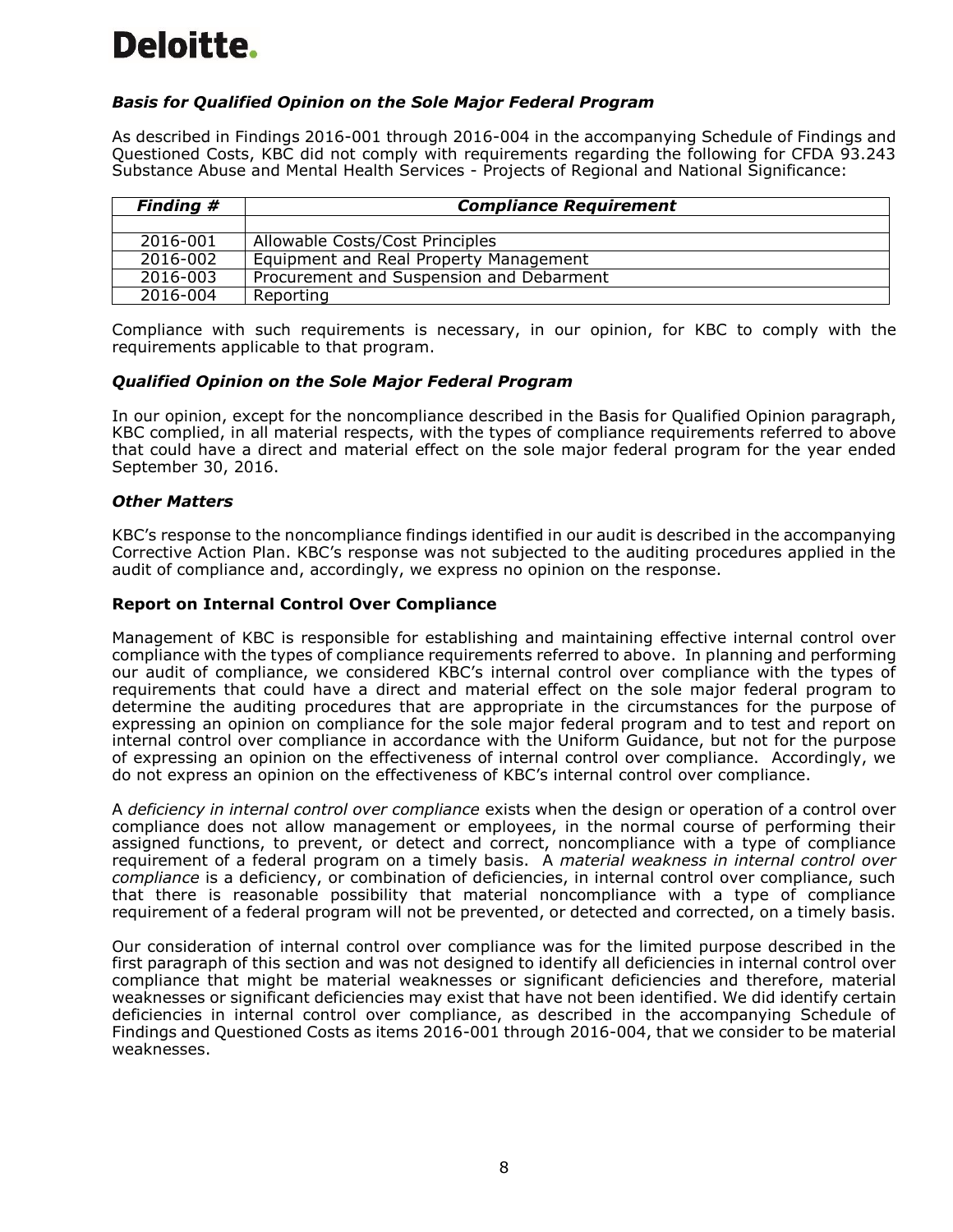KBC's response to the internal control over compliance findings identified in our audit is described in the accompanying Corrective Action Plan. KBC's response was not subjected to the auditing procedures applied in the audit of compliance and, accordingly, we express no opinion on the response.

The purpose of this report on internal control over compliance is solely to describe the scope of our testing of internal control over compliance and the results of that testing based on the requirements of the Uniform Guidance. Accordingly, this report is not suitable for any other purpose.

# **Report on Schedule of Expenditures of Federal Awards Required by the Uniform Guidance**

We were engaged to audit the statement of cash receipts and disbursements of the KBC Strategic Prevention Framework - Partnership For Success Bobrae (Prevention) Project, funded by the CFDA 93.243 Substance Abuse and Mental Health Services - Projects of Regional and National Significance grant, for the year ended September 30, 2016, and have issued our report thereon dated February 11, 2020. Our report stated that the scope of our work was not sufficient to enable us to express, and we did not express, an opinion on the financial statement due to inadequacies in the accounting records. The accompanying Schedule of Expenditures of Federal Awards is presented for purposes of additional analysis as required by the Uniform Guidance and is not a required part of the financial statement. Such information is the responsibility of management and was derived from and relates directly to the underlying accounting and other records used to prepare the financial statement. The information has been subjected to the auditing procedures applied in the engagement to audit the financial statement and certain additional procedures, including comparing and reconciling such information directly to the underlying accounting and other records used to prepare the financial statement or to the financial statement itself, and other additional procedures in accordance with auditing standards generally accepted in the United States of America. Because of the inadequacies in the accounting records, the scope of our work was not sufficient to enable us to express, and we do not express, an opinion on the Schedule of Expenditures of Federal Awards in relation to the financial statement as a whole.

loite Harlett

February 11, 2020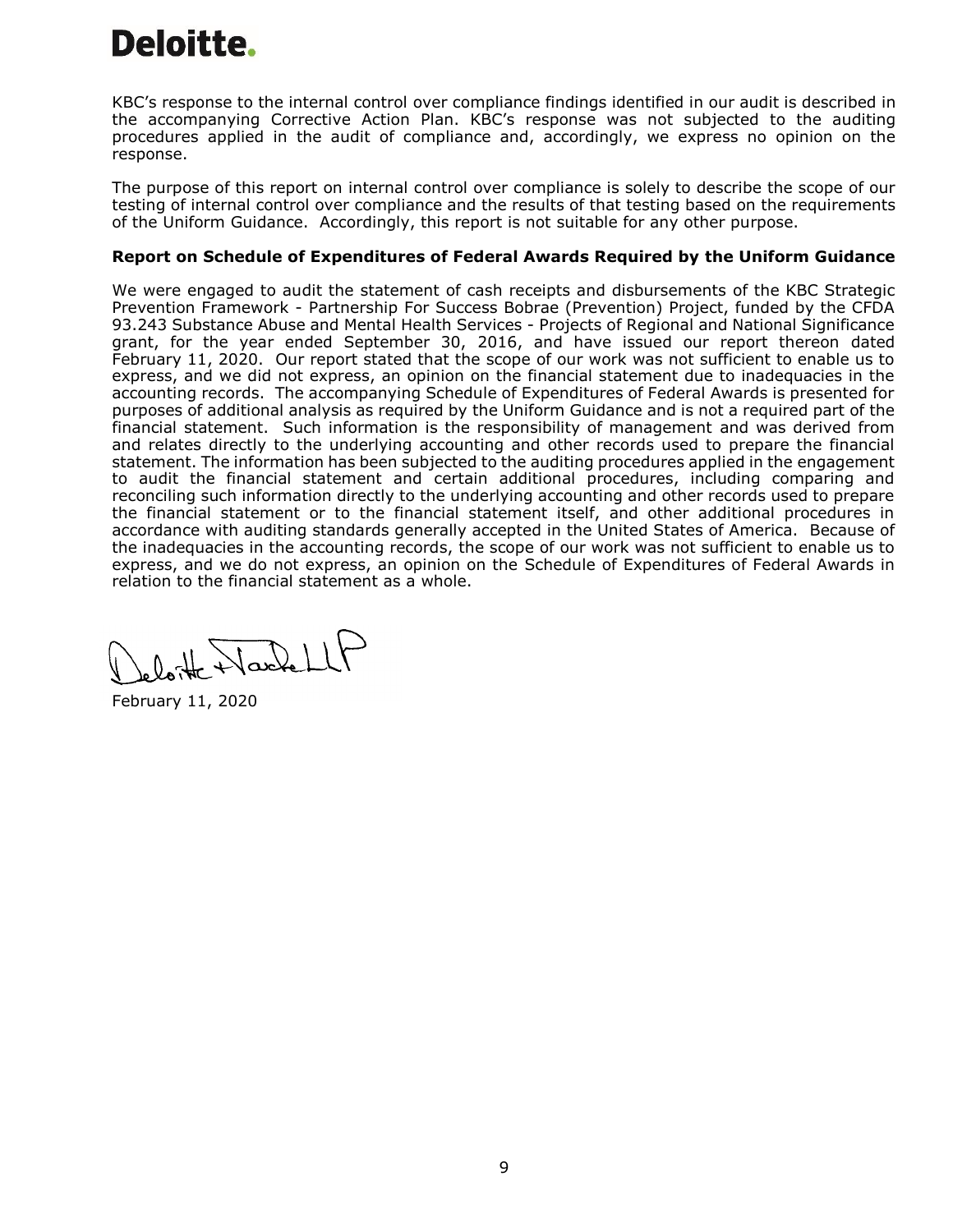Schedule of Expenditures of Federal Awards Year Ended September 30, 2016

| Federal CFDA<br>Number | Pass-Through<br>Entity<br>Identifying<br>Number | Federal<br><b>Expenditures</b> |
|------------------------|-------------------------------------------------|--------------------------------|
|                        |                                                 |                                |
|                        |                                                 |                                |
| 93.243                 | MI-16-0260                                      | \$1,472,332                    |
|                        |                                                 |                                |

See accompanying notes to schedule of expenditures of federal awards.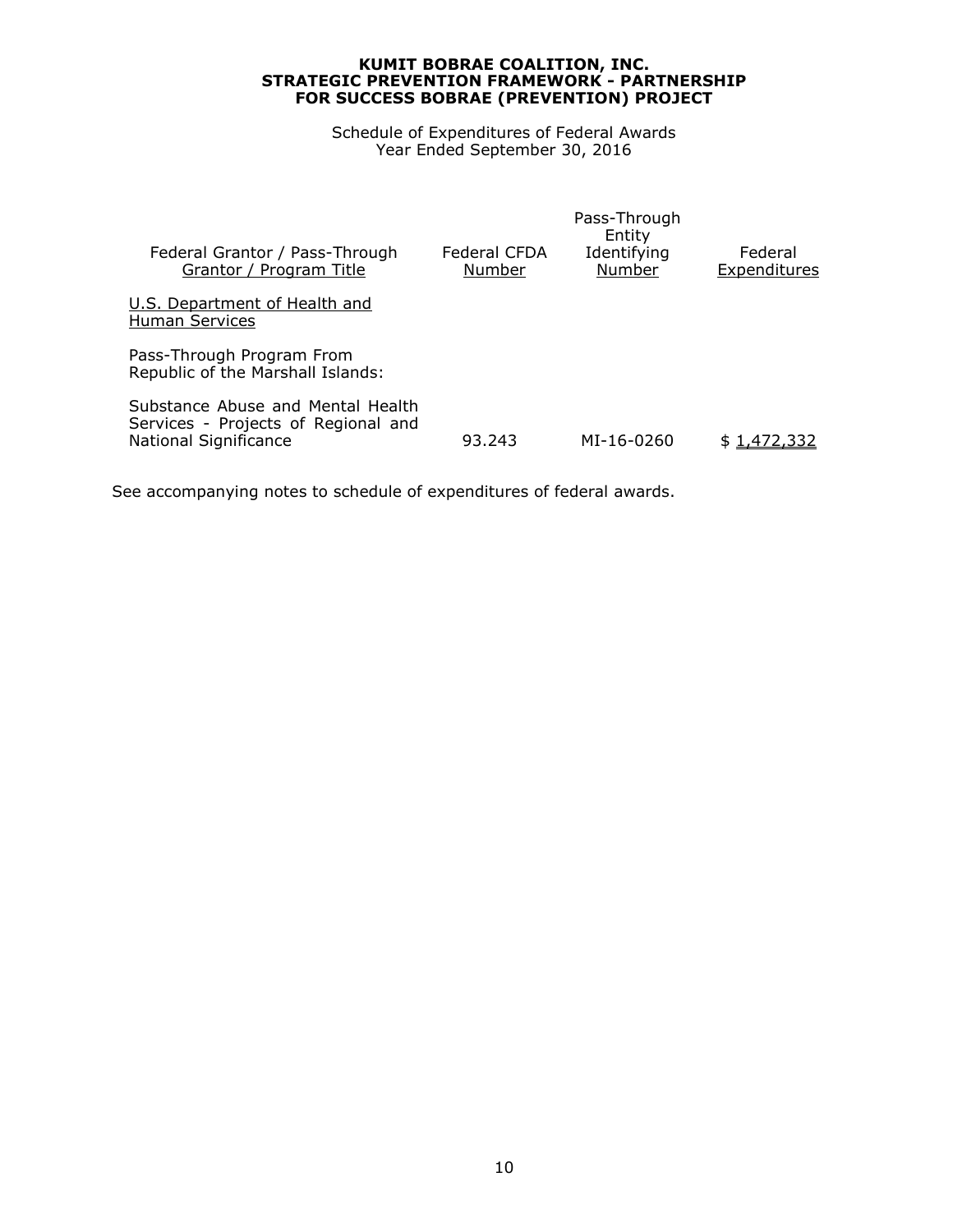#### Notes to Schedule of Expenditures of Federal Awards Year Ended September 30, 2016

#### (1) Organization

The Republic of the Marshall Islands (RepMar) Office of Single State Agency (RMISSA) within RepMar's Ministry of Health and Human Services is the government organization responsible for planning, organizing, delivering, and monitoring critical mental health and substance use disorder services in the Marshall Islands. The U.S. Department of Health and Human Services through its Substance Abuse and Mental Health Services Administration (SAMHSA) has awarded the Strategic Prevention Framework - Partnership For Success (SPF PFS) grant, CFDA 93.243 Substance Abuse and Mental Health Services - Projects of Regional and National Significance, to the RMISSA. The RMISSA has, in turn, entered into various sub-recipient agreements with community-based nonprofit organizations to administer these grant funds. The operations of the RMISSA are overseen by a Program Director within RepMar's Ministry of Health and Human Services.

Kumit Bobrae Coalition, Inc ("KBC") is a community-based nonprofit organization incorporated under the laws of the Republic of the Marshall Islands in March 2011. KBC has 7 coalitions throughout the Marshall Islands and is delegated by a seven-member Board of Directors committee. The Board of Directors is comprised of the chairs from each of the 7 coalition communities.

In 2015, the RMISSA entered into a sub-recipient agreement with KBC to administer the SPF PFS grant for a period of five years for the purpose of implementing the RMI Bobrae Project (Substance Abuse Prevention).

#### (2) Basis of Presentation

The accompanying Schedule of Expenditures of Federal Awards (the Schedule) includes the federal grant activity of KBC under a program of the federal government for the year ended September 30, 2016. The information in this Schedule is presented in accordance with the requirements of Title 2 U.S. *Code of Federal Regulations* Part 200, *Uniform Administrative Requirements, Cost Principles, and Audit Requirements for Federal Awards* (Uniform Guidance). Because the Schedule presents only a selected portion of the operations of KBC, it is not intended to and does not present the financial position, changes in net position, or cash flows of KBC.

#### (3) Summary of Significant Accounting Policies

Expenditures reported on the Schedule are reported on the cash-basis of accounting, which is a comprehensive basis of accounting other than accounting principles generally accepted in the United States of America (GAAP). The cash-basis of accounting differs from GAAP primarily because expenditures are recorded when paid rather than when incurred. Such expenditures are recognized following the cost principles contained in the Uniform Guidance, wherein certain types of expenditures are not allowable or are limited as to reimbursement. The pass-through entity identifying number is presented where available. KBC has not elected to use the 10 percent de minimis indirect cost rate allowed under the Uniform Guidance.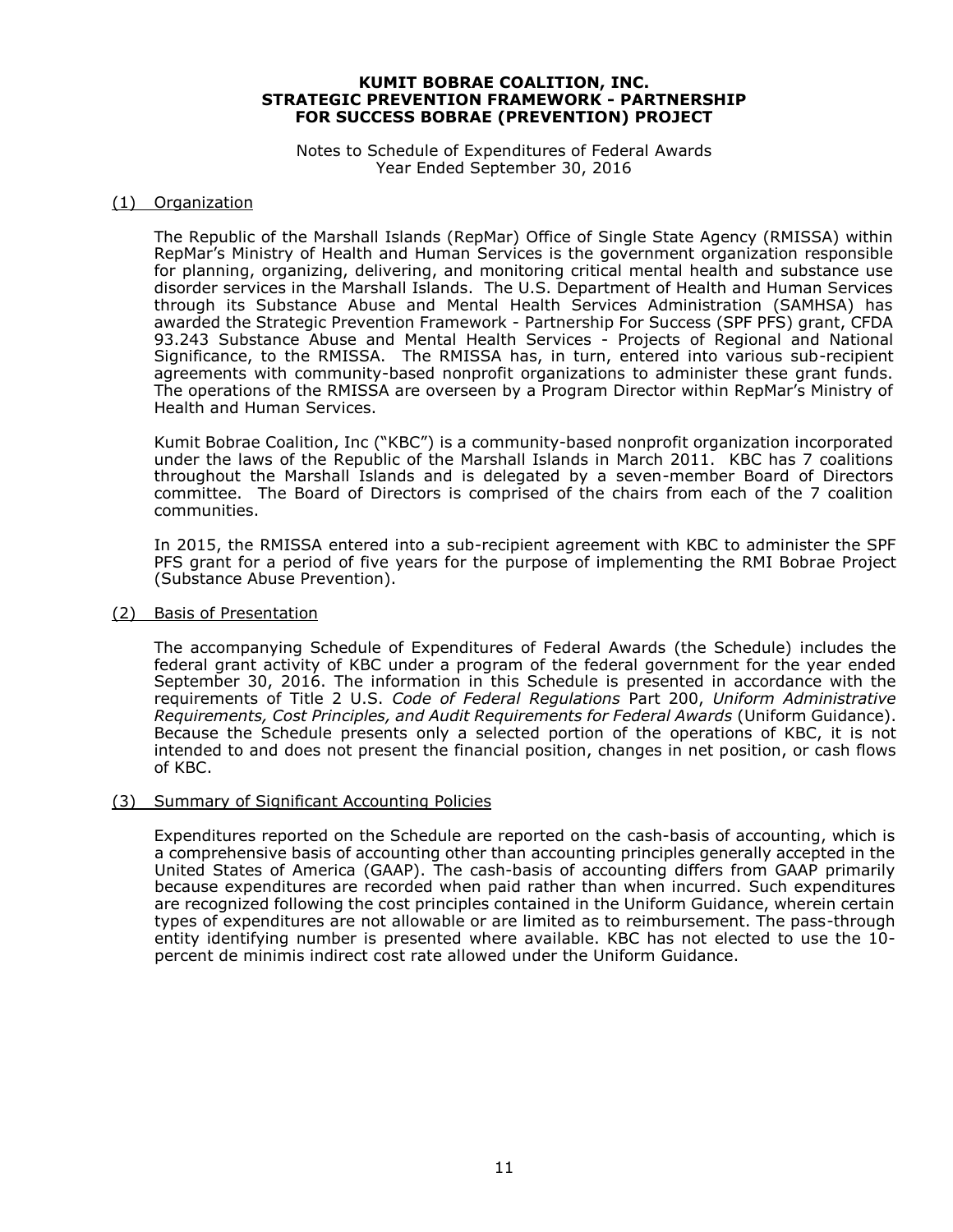Schedule of Findings and Questioned Costs Year Ended September 30, 2016

# **Section I - Summary of Auditor's Results**

#### *Financial Statements*

|    | 1. Type of report the auditor issued on whether the financial statement<br>audited was prepared in accordance with a comprehensive basis<br>of accounting other than GAAP: | <b>Disclaimer</b>                                                                              |               |  |  |  |
|----|----------------------------------------------------------------------------------------------------------------------------------------------------------------------------|------------------------------------------------------------------------------------------------|---------------|--|--|--|
|    |                                                                                                                                                                            | Internal control over financial reporting:                                                     |               |  |  |  |
| 2. |                                                                                                                                                                            | Material weakness(es) identified?                                                              | Yes           |  |  |  |
| 3. |                                                                                                                                                                            | Significant deficiency(ies) identified?                                                        | None reported |  |  |  |
| 4. |                                                                                                                                                                            | Noncompliance material to financial statement noted?                                           | Yes           |  |  |  |
|    | <b>Federal Awards</b>                                                                                                                                                      |                                                                                                |               |  |  |  |
|    |                                                                                                                                                                            | Internal control over the sole major federal program:                                          |               |  |  |  |
| 5. |                                                                                                                                                                            | Material weakness(es) identified?                                                              | Yes           |  |  |  |
| 6. | Significant deficiency(ies) identified?<br>None reported                                                                                                                   |                                                                                                |               |  |  |  |
| 7. | Type of auditors' report issued on compliance for the sole major<br>federal program:<br>Qualified                                                                          |                                                                                                |               |  |  |  |
|    | 8. Any audit findings disclosed that are required to be reported in<br>accordance with 2 CFR 200.516(a)?<br>Yes                                                            |                                                                                                |               |  |  |  |
|    |                                                                                                                                                                            | 9. Identification of the sole major federal program:                                           |               |  |  |  |
|    | CFDA#                                                                                                                                                                      | Name of Federal Program                                                                        |               |  |  |  |
|    | 93.243                                                                                                                                                                     | Substance Abuse and Mental Health Services -<br>Projects of Regional and National Significance |               |  |  |  |
|    | Programs:                                                                                                                                                                  | 10. Dollar threshold used to distinguish between Type A and Type B                             | \$750,000     |  |  |  |
|    | Auditee qualified as low-risk auditee?<br>11.<br>No                                                                                                                        |                                                                                                |               |  |  |  |

# **Section II - Financial Statement Findings**

| Finding<br>Number | Findings                                 |
|-------------------|------------------------------------------|
| 2016-001          | Cash Disbursements                       |
| 2016-002          | Capital Assets                           |
| 2016-003          | Procurement and Suspension and Debarment |
| 2016-005          | Accounting Policies and Procedures       |
| 2016-006          | Conflict of Interest Policy              |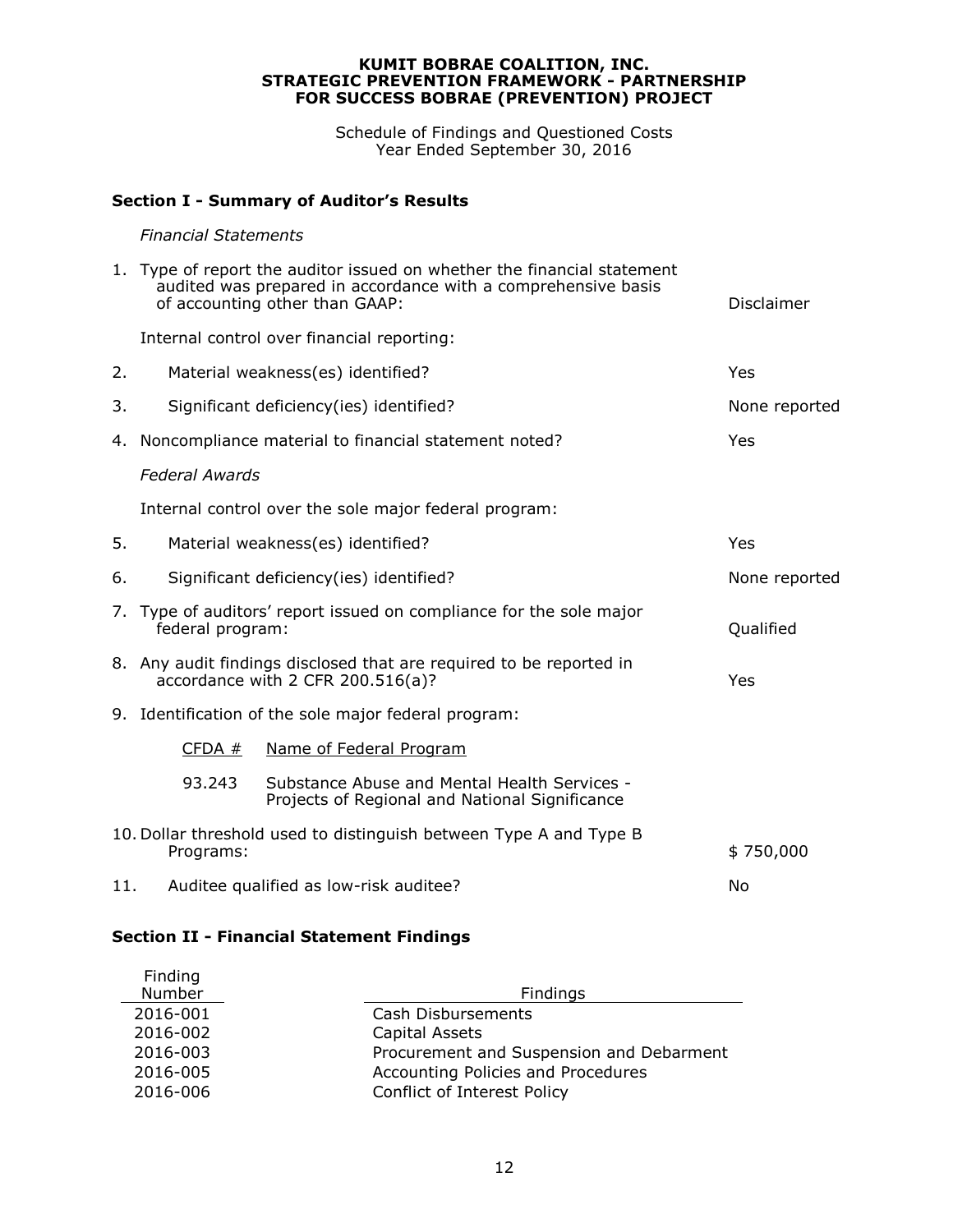Schedule of Findings and Questioned Costs, Continued Year Ended September 30, 2016

# **Section III - Federal Award Findings and Questioned Costs**

| CFDA#  | Findings                                 | Questioned<br>Costs |
|--------|------------------------------------------|---------------------|
| 93.243 | Allowable Costs/Cost Principles          | \$370,598           |
| 93.243 | Equipment and Real Property Management   | -                   |
| 93.243 | Procurement and Suspension and Debarment | \$292,518           |
| 93.243 | Reporting                                |                     |
|        |                                          |                     |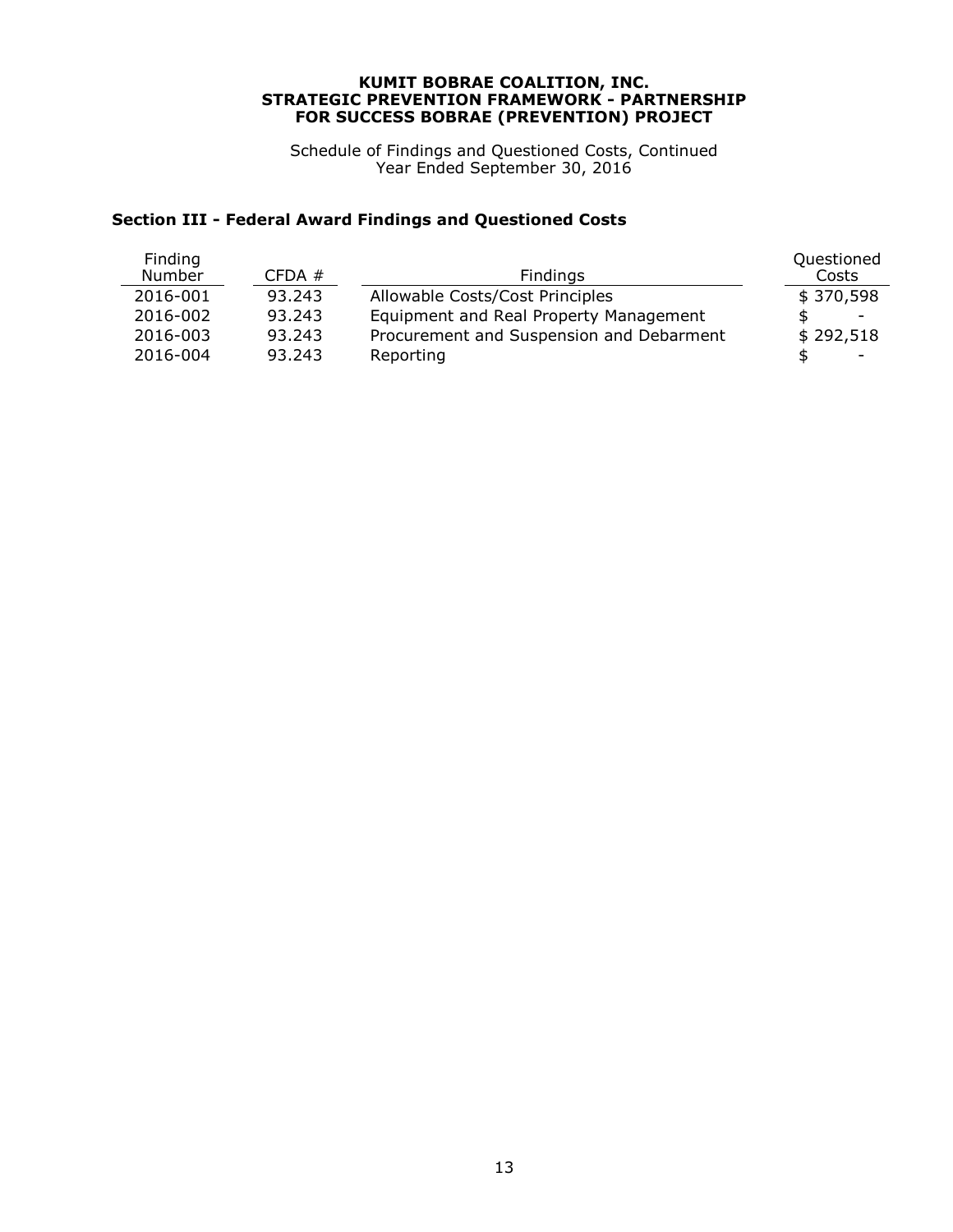Schedule of Findings and Questioned Costs, Continued Year Ended September 30, 2016

| Finding No.:<br>Pass-Through Entity: | 2016-001<br>Republic of the Marshall Islands                                                          |
|--------------------------------------|-------------------------------------------------------------------------------------------------------|
| Federal Agency:                      | U.S. Department of Health and Human Services                                                          |
| CFDA Program:                        | 93.243 Substance Abuse and Mental Health Services - Projects of Regional<br>and National Significance |
| Federal Award No.:                   | 5U79SP020711-02                                                                                       |
| <b>Questioned Costs:</b>             | \$370,598                                                                                             |
| Area:                                | Allowable Costs/Cost Principles<br>Cash Disbursements                                                 |

Criteria: Federal program expenditures should be in accordance with allowable costs/cost principles requirements and should be directly related to, and in accordance with, program intent and objectives.

Condition # 1: Of \$1,035,402 in non-payroll program expenditures, sixty (60) items totaling \$553,630 were tested, of which the following exceptions were noted:

|        |           | Questioned   |               |           | Questioned    |
|--------|-----------|--------------|---------------|-----------|---------------|
| Item # | Check $#$ | <u>Cost</u>  | <u>Item #</u> | Check $#$ | <u>Cost</u>   |
|        | 614       | \$<br>2,035  | 17            | 2877      | \$<br>845     |
| 2      | 653       | \$<br>40,937 | 18            | 3064      | \$<br>13,462  |
| 3      | 654       | \$<br>25,207 | 19            | 3119      | \$<br>14,841  |
| 4      | 656       | \$<br>5,000  | 20            | 2738      | \$<br>17,083  |
| 5      | 2507      | \$<br>5,983  | 21            | 3298      | \$<br>6,990   |
| 6      | 2344      | \$<br>900    | 22            | 3120      | \$<br>3,521   |
| 7      | 2498      | \$<br>3,931  | 23            | 2281      | \$<br>700     |
| 8      | 2575      | \$<br>14,425 | 24            | 2292      | \$<br>1,290   |
| 9      | 2636      | \$<br>18,557 | 25            | 2944      | \$<br>800     |
| 10     | 2822      | \$<br>14,368 | 26            | 2977      | \$<br>700     |
| 11     | 2832      | \$<br>8,015  | 27            | 3651      | \$<br>400     |
| 12     | 2014      | \$<br>1,061  | 28            | 2390      | \$<br>200     |
| 13     | 2067      | \$<br>1,391  | 29            | 2440      | \$<br>3,354   |
| 14     | 2385      | \$<br>50,000 | 30            | 3037      | \$<br>3,450   |
| 15     | 2574      | \$<br>20,000 | 31            | 3226      | \$<br>4,246   |
| 16     | 2724      | \$<br>33,605 | 32            | 2193      | \$<br>3,344   |
|        |           |              |               |           | \$<br>320,641 |

For item #s 1 through 5, check files, including the related invoice/supplier statement or equivalent document, purchase order, and purchase requisition, were not provided. For item #s 6 through 11, no vendor invoices or other third party documents were provided. Furthermore, item #s 1 and 7 were program expenditures totaling \$5,966 representing reimbursement of certain costs to the RMISSA Program Director.

For item #s 12 through 22, no supporting purchase requisitions and/or purchase orders were provided. Furthermore, item #s 12 through 20 were program expenditures totaling \$152,288 for goods and services purchased from two related-party vendors.

For item #s 23 through 27, no approving or certifying signature for the travel authorizations was evident. For item #s 28 through 31, no approving signature on the purchase requisitions or purchase orders was evident.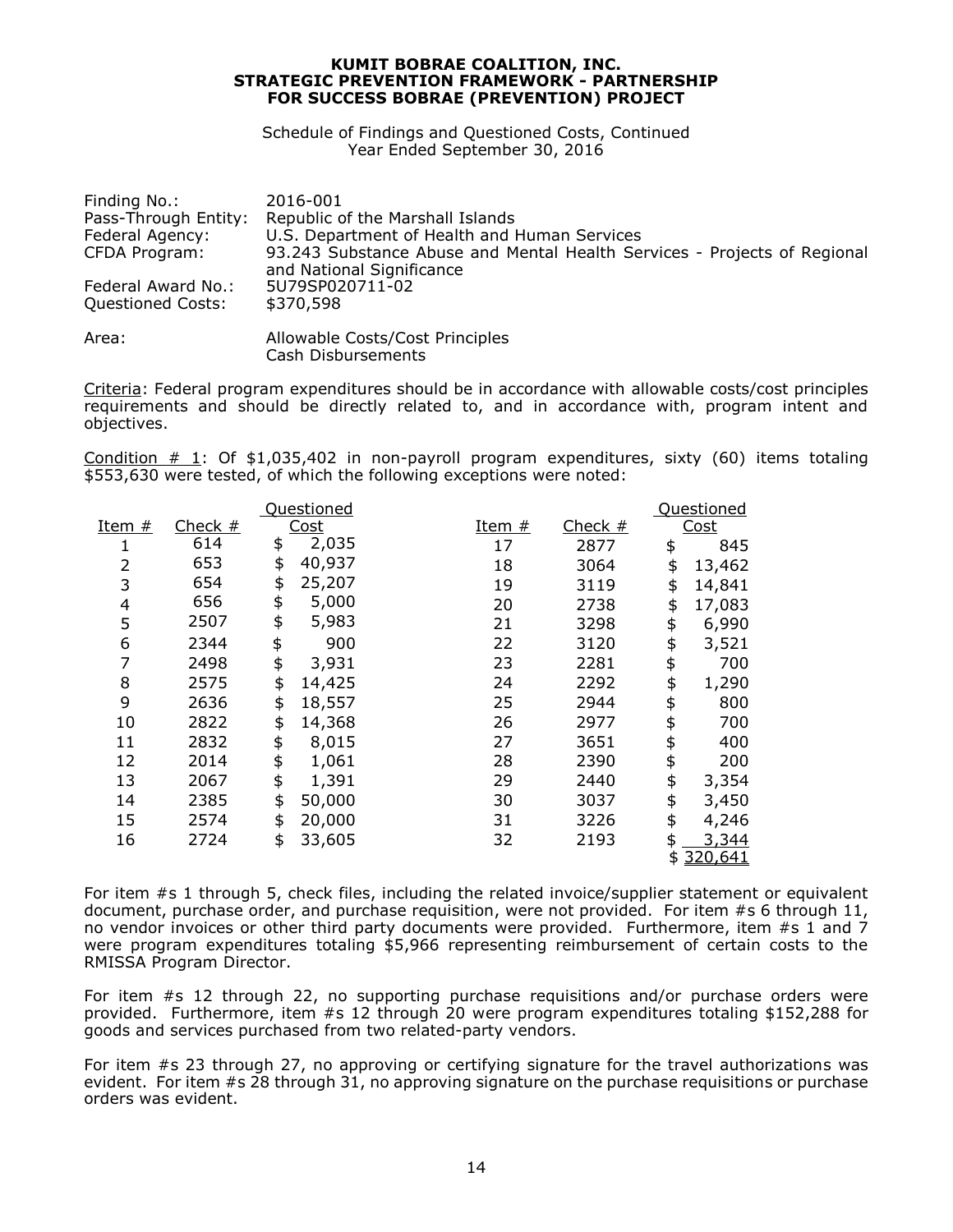Schedule of Findings and Questioned Costs, Continued Year Ended September 30, 2016

| Finding No.:<br>Pass-Through Entity:    | 2016-001, Continued<br>Republic of the Marshall Islands                                               |
|-----------------------------------------|-------------------------------------------------------------------------------------------------------|
| Federal Agency:                         | U.S. Department of Health and Human Services                                                          |
| CFDA Program:                           | 93.243 Substance Abuse and Mental Health Services - Projects of Regional<br>and National Significance |
| Federal Award No.:<br>Questioned Costs: | 5U79SP020711-02<br>\$370,598                                                                          |
| Area:                                   | Allowable Costs/Cost Principles                                                                       |

Cash Disbursements

Condition  $\#$  2: Of \$395,419 in payroll program expenditures, sixty (60) items totaling \$62,639 were  $\frac{1}{2}$  of  $\frac{1}{2}$  of  $\frac{1}{2}$  or  $\frac{1}{2}$  is  $\frac{1}{2}$  in payron program experience.

|                          |           | Amount<br>and |          |           |          |        |          |                |
|--------------------------|-----------|---------------|----------|-----------|----------|--------|----------|----------------|
|                          |           | Questioned    |          |           |          |        |          | Questioned     |
| Item $#$                 | Check $#$ | Cost          | Item $#$ | Check $#$ |          | Amount |          | Cost           |
| $\mathbf{1}$             | 2073      | \$<br>4,424   | 27       | 2148      | \$       | 1,000  | \$       | 1,000          |
| 2                        | 3113      | \$<br>502     | 28       | 2180      | \$       | 595    | \$       | 595            |
| 3                        | 3166      | \$<br>191     | 29       | 2189      | \$       | 3,312  | \$       | 3,312          |
| $\overline{\mathcal{L}}$ | 3273      | \$<br>2,451   | 30       | 2647      | \$       | 1,440  | \$       | 1,440          |
| 5                        | 2094      | \$<br>2,000   | 31       | 2665      | \$       | 288    | \$       | 288            |
| 6                        | 3085      | \$<br>288     | 32       | 2720      | \$       | 192    | \$       | 192            |
| $\overline{7}$           | 3157      | \$<br>288     | 33       | 2901      | \$       | 264    | \$       | 264            |
| 8                        | 3235      | \$<br>384     | 34       | 3480      | \$       | 80     | \$       | 80             |
| 9                        | 3351      | \$<br>228     | 35       | 3551      | \$       | 1,300  | \$       | 1,300          |
| 10                       | 3405      | \$<br>384     | 36       | 3749      | \$       | 162    | \$       | 162            |
| 11                       | 3659      | \$<br>320     | 37       | 2212      | \$       | 702    | \$       | $\mathbf{1}$   |
| 12                       | 2602      | \$<br>702     | 38       | 617       | \$       | 702    | \$       | $\mathbf{1}$   |
| 13                       | 2750      | \$<br>800     | 39       | 2460      | \$       | 149    | \$       | $10\,$         |
| 14                       | 2826      | \$<br>842     | 40       | 2799      | \$       | 218    | \$       |                |
| 15                       | 1912      | \$<br>4,116   | 41       | 2855      | \$       | 429    | \$       |                |
| 16                       | 2086      | \$<br>1,587   | 42       | 3069      | \$       | 467    | \$       | 8              |
| 17                       | 2490      | \$<br>2,654   | 43       | 3627      | \$       | 182    | \$       | $\overline{7}$ |
| 18                       | 2678      | \$<br>702     | 44       | 3716      |          | 394    |          |                |
| 19                       | 3071      | \$<br>2,654   | 45       | 2419      | \$<br>\$ | 80     | \$<br>\$ |                |
| 20                       | 3437      | \$<br>212     | 46       | 1925      | \$       | 227    | \$       |                |
| 21                       | 2074      | \$<br>665     | 47       | 2521      | \$       | 381    | \$       | 147            |
| 22                       | 2081      | \$<br>1,488   | 48       | 3529      | \$       | 172    | \$       | 25             |
| 23                       | 2100      | \$<br>400     | 49       | 2734      | \$       | 500    | \$       | 500            |
| 24                       | 2115      | \$<br>600     | 50       | 3309      | \$       | 600    | \$       | 600            |
| 25                       | 2128      | \$<br>1,000   | 51       | 3347      | \$       | 2,000  | \$       | 2,000          |
| 26                       | 2138      | \$<br>595     | 52       | 3207      | \$       | 1,082  | \$       | 185            |
|                          |           |               | 53       | 3668      | \$       | 7,363  | \$       | 7,363          |
|                          |           |               |          |           | \$       | 54,758 | \$       | 49,957         |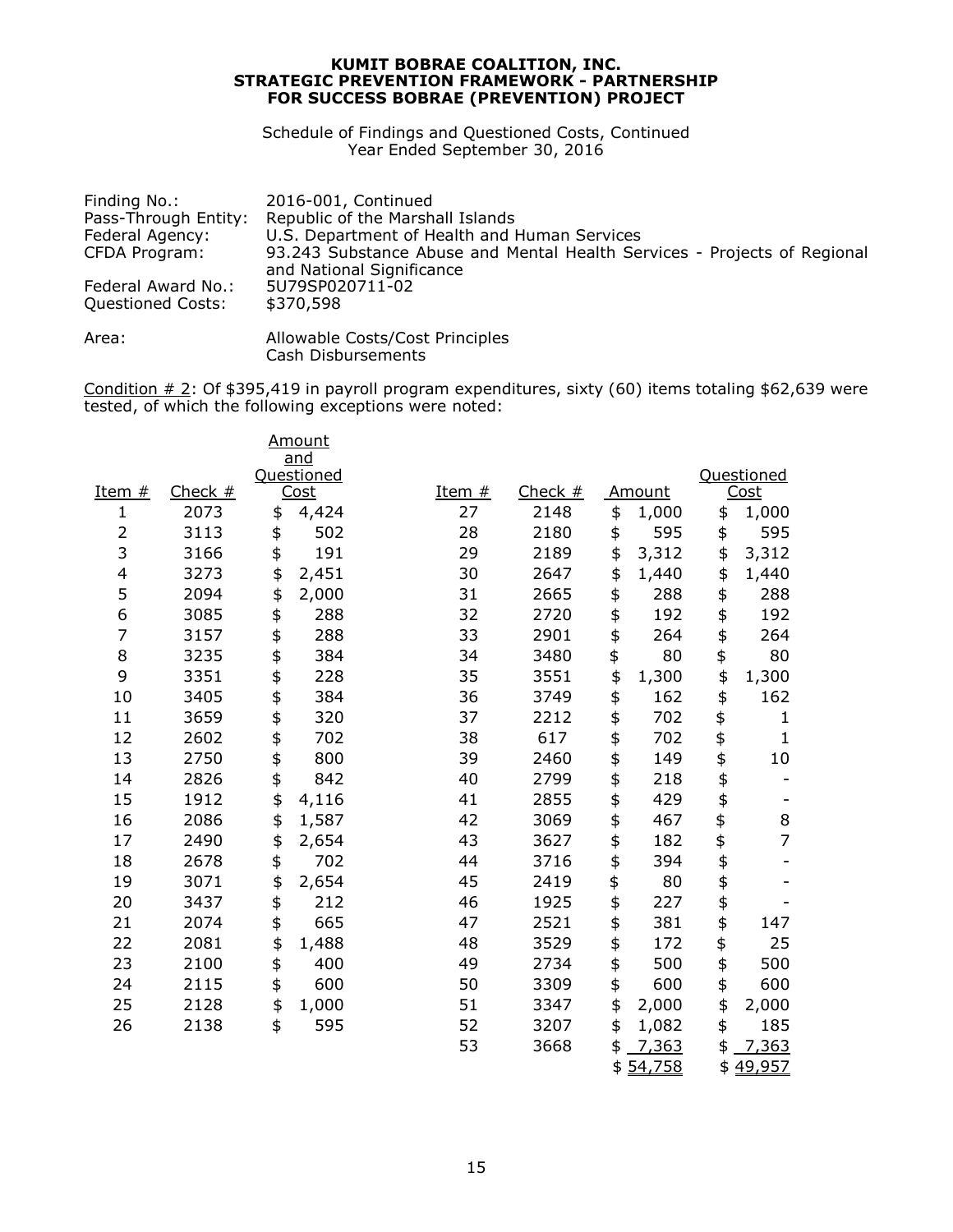Schedule of Findings and Questioned Costs, Continued Year Ended September 30, 2016

| Finding No.:             | 2016-001, Continued                                                      |
|--------------------------|--------------------------------------------------------------------------|
| Pass-Through Entity:     | Republic of the Marshall Islands                                         |
| Federal Agency:          | U.S. Department of Health and Human Services                             |
| CFDA Program:            | 93.243 Substance Abuse and Mental Health Services - Projects of Regional |
|                          | and National Significance                                                |
| Federal Award No.:       | 5U79SP020711-02                                                          |
| <b>Questioned Costs:</b> | \$370,598                                                                |
| Area:                    | Allowable Costs/Cost Principles<br>Cash Disbursements                    |

Condition # 2, Continued:

For item #s 1 through 11, check files were not provided.

For item # 12, no approving signature on the employee timesheet was evident.

For item #s 13 through 15, there was no approving signature on the employee timesheets and no contract/PAF was provided.

For item #s 16 through 36, the contract/PAF and/or timesheet of the employees were missing.

For item #s 37 through 44, employee net pay was incorrectly calculated and the employee timesheet was manually prepared.

For item #s 45 and 46, hours worked per the employee timesheet did not agree with hours paid per the Employee Pay Stub.

For item #s 47 and 48, hourly pay rate per the Employee Contract did not agree with hourly pay rate per Employee Pay Stub for calculation.

For item #s 49 through 51, the timesheet of the employee was missing and the cost may be unallowable due to advance payments (employees are paid hourly).

For item # 52, the employee's hourly rate in the employee contract did not agree to the hourly rate used in the Employee Pay Stub for calculation. The employee's timesheet also included 54 overtime hours worked in one pay-period; however, the employee only worked 79 regular hours.

For item # 53, the related invoice, cash receipt, tax return, or equivalent document was not provided.

Cause: KBC lacks internal controls over the required attendant documentation to substantiate that expenditures charged are directly related to the program and are in accordance with program intent and objectives.

Effect: KBC is in noncompliance with allowable costs/cost principles requirements. Accordingly, questioned costs of \$370,598 result. Furthermore, due to inadequacies in the accounting records, we are unable to form an opinion on the financial statements.

Recommendation: KBC management should establish and implement internal control policies and procedures over recordkeeping so that expenditures are evidenced by documentation to substantiate that the expenditures directly relate to and are in accordance with program intent and objectives.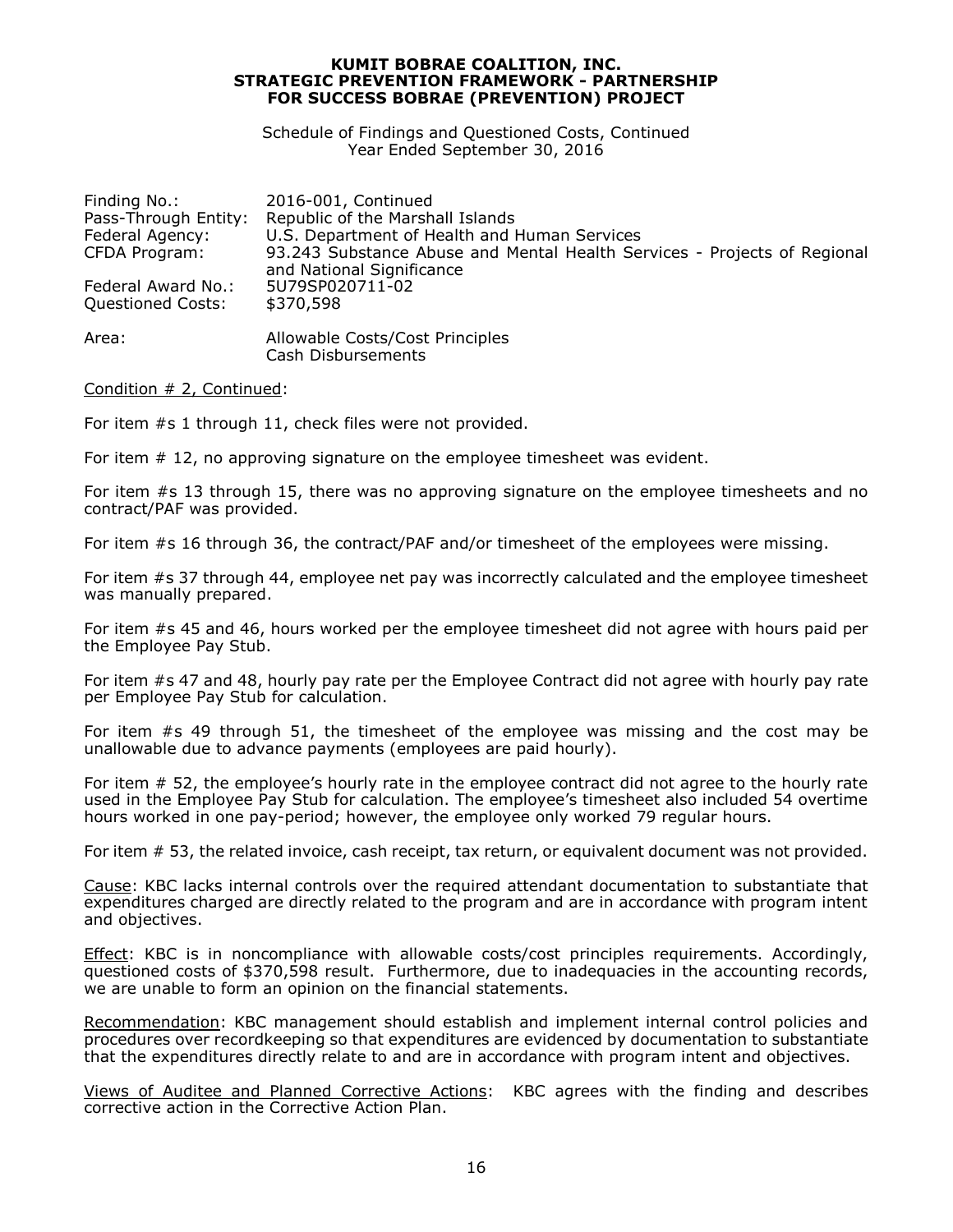Schedule of Findings and Questioned Costs, Continued Year Ended September 30, 2016

| Finding No.:             | 2016-002                                                                                              |
|--------------------------|-------------------------------------------------------------------------------------------------------|
| Pass-Through Entity:     | Republic of the Marshall Islands                                                                      |
| Federal Agency:          | U.S. Department of Health and Human Services                                                          |
| CFDA Program:            | 93.243 Substance Abuse and Mental Health Services - Projects of Regional<br>and National Significance |
| Federal Award No.:       | 5U79SP020711-02                                                                                       |
| <b>Questioned Costs:</b> | \$0                                                                                                   |
|                          |                                                                                                       |
| Area:                    | Equipment and Real Property Management                                                                |
|                          | Capital Assets                                                                                        |

Criteria: Section 313 of 2 CFR 200, *Uniform Administrative Requirements, Cost Principles, Audit Requirements for Federal Awards* (Uniform Guidance), states that procedures for managing equipment will, as a minimum, meet the following requirements:

- a. Property records must be maintained that include a description of the property, a serial number of other identification number, the source of funding for the property, who holds title, the acquisition date and cost of the property, the percentage of Federal participation in the project costs for the Federal award under which the property was acquired, the location, use and condition of the property, and any ultimate disposition data including the date of disposal and sale price of the property;
- b. A physical inventory of the property must be taken and the results reconciled with the property records at least once every two years;
- c. A control system must be developed to ensure adequate safeguards to prevent loss, damage, or theft of the property. Any loss, damage, or theft must be investigated;
- d. Adequate maintenance procedures must be developed to keep the property in good condition; and
- e. If the non-Federal entity is authorized or required to sell the property, proper sales procedures must be established to ensure the highest possible return.

Condition # 1: Fixed asset records do not meet the criteria above and the records are not effectively maintained since updates to the records do not occur on a regular basis.

Condition # 2: The entity has not established policies and procedures governing property maintenance and has not effectively implemented a maintenance plan.

Condition  $\#$  3: Of \$1,035,402 in non-payroll program expenditures, sixty (60) items totaling \$553,630 were tested, of which twelve (12) items totaling \$164,536 were for purchase of construction materials; however, no capital assets were reported, and we were unable to physically sight the constructed assets. Further, the accountant represented to us that these expenditures were for the construction of capital assets on a privately owned island. No lease agreement was provided for the use of this land and we could not assess whether such was allowable per the grant agreement or the entity that has ownership of the constructed assets.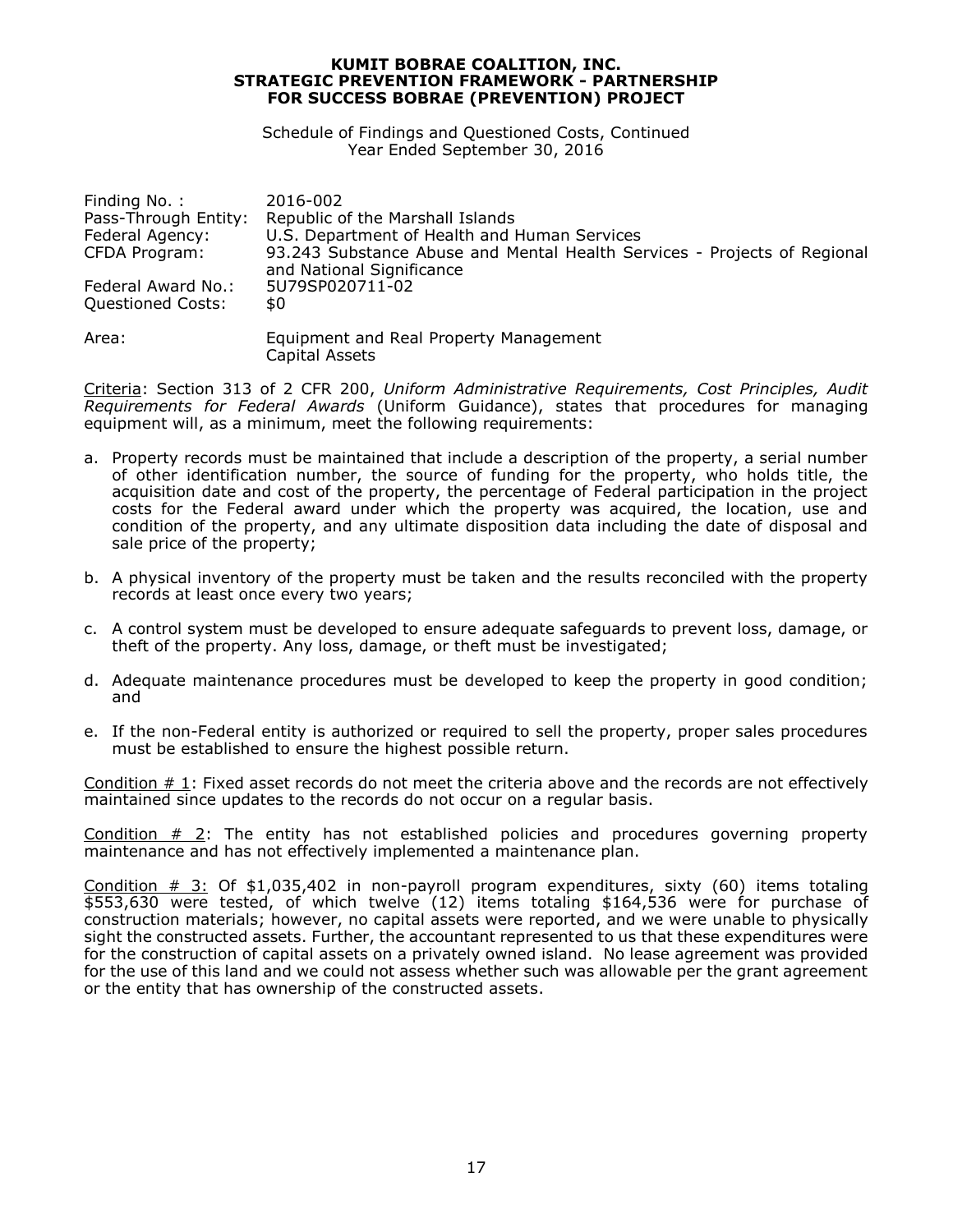Schedule of Findings and Questioned Costs, Continued Year Ended September 30, 2016

| Finding No.:         | 2016-002, Continued                                                                                   |
|----------------------|-------------------------------------------------------------------------------------------------------|
| Pass-Through Entity: | Republic of the Marshall Islands                                                                      |
| Federal Agency:      | U.S. Department of Health and Human Services                                                          |
| CFDA Program:        | 93.243 Substance Abuse and Mental Health Services - Projects of Regional<br>and National Significance |
| Federal Award No.:   | 5U79SP020711-02                                                                                       |
| Questioned Costs:    | \$0                                                                                                   |
| Area:                | Equipment and Real Property Management                                                                |

Capital Assets

Condition # 3, Continued:

| Item $#$ | Check $#$ | Amount       | Item $#$ | Check $#$ | Amount       |
|----------|-----------|--------------|----------|-----------|--------------|
|          | 610       | 12,585<br>\$ | 7        | 2811      | \$<br>18,749 |
| 2        | 653       | 40,937<br>\$ | 8        | 2816      | \$<br>5,887  |
| 3        | 654       | 25,207<br>\$ | 9        | 2961      | \$<br>4,500  |
| 4        | 1974      | 17,435<br>\$ | 10       | 3298      | \$<br>6,990  |
| 5        | 1975      | 15,619       | 11       | 3459      | \$<br>4,649  |
| 6        | 2507      | 5,983<br>\$  | 12       | 3679      | \$<br>5,995  |
|          |           |              |          |           | \$164,536    |

Cause: KBC lacks adequate internal control policies and procedures to satisfy compliance with federal property rules and regulations and lacks procedures governing property maintenance.

Effect: KBC is in noncompliance with applicable equipment and real property management requirements. No questioned costs are presented at this finding because Item #s 2, 3 and 10 totaling \$73,134 were questioned for noncompliance with allowable costs/cost principles requirements at Finding No. 2016-001; and item #s 1, 4 through 9, 11 and 12 totaling \$91,402 were questioned for noncompliance with procurement and suspension and debarment requirements at Finding No. 2016- 003.

Recommendation: KBC should establish and implement internal control policies and procedures over compliance with applicable equipment and real property management requirements. Management should perform an inventory of fixed assets as a basis for recording all assets, complete such inventory in accordance with applicable property rules and regulations, and develop adequate maintenance procedures in order to keep property in good condition. We further recommend that management identify the capital assets that KBC constructed on the privately owned island and that the Office of the Attorney General, the Office of the Auditor-General, and the federal funding agency subject this matter to further follow-up audits.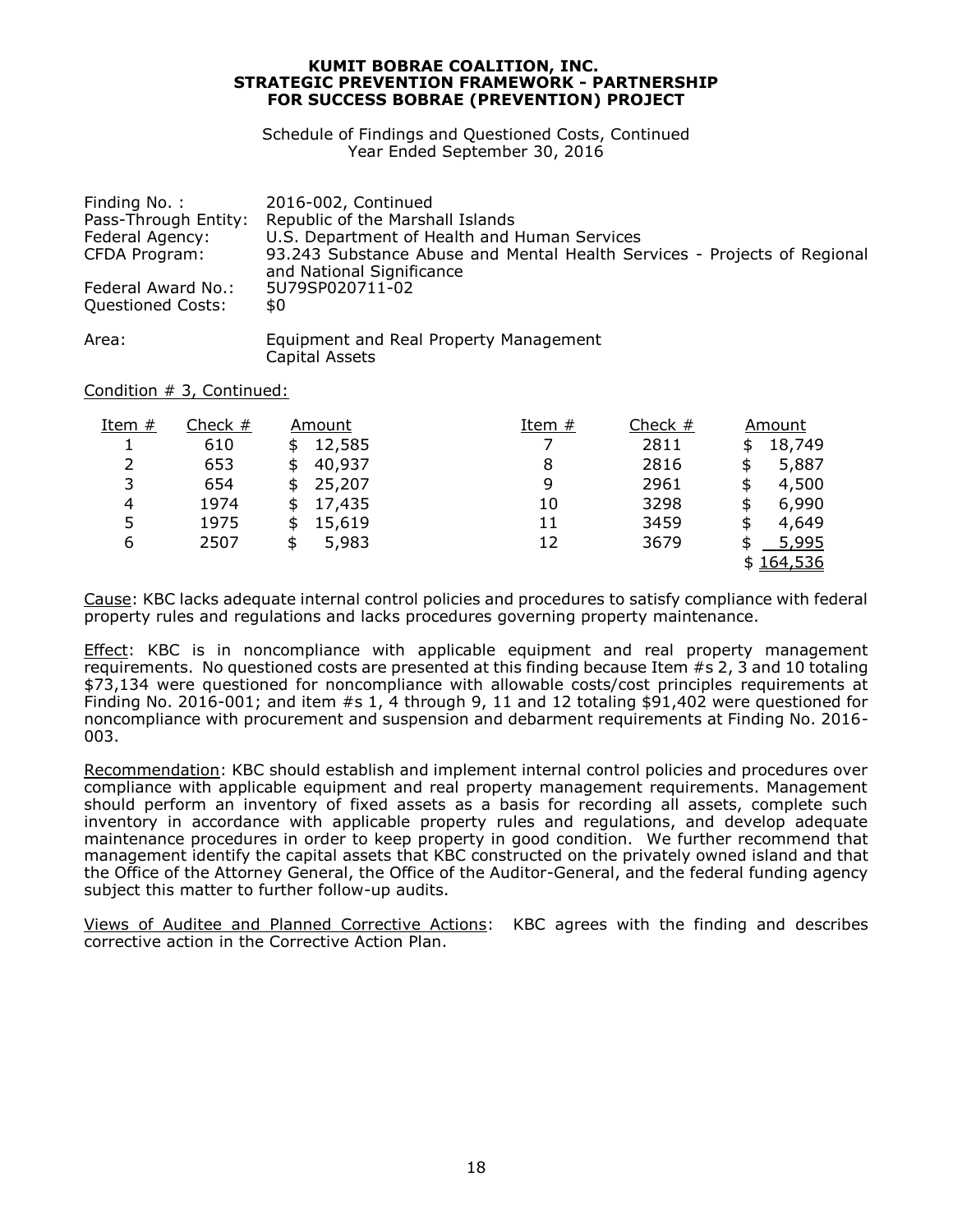Schedule of Findings and Questioned Costs, Continued Year Ended September 30, 2016

| Finding No.:         | 2016-003                                                                                              |
|----------------------|-------------------------------------------------------------------------------------------------------|
| Pass-Through Entity: | Republic of the Marshall Islands                                                                      |
| Federal Agency:      | U.S. Department of Health and Human Services                                                          |
| CFDA Program:        | 93.243 Substance Abuse and Mental Health Services - Projects of Regional<br>and National Significance |
| Federal Award No.:   | 5U79SP020711-02                                                                                       |
| Questioned Costs:    | \$292,518                                                                                             |

Area: Procurement and Suspension and Debarment

Criteria: Section 318 of the Uniform Guidance states that subrecipients of federal funds may follow local procurement laws, provided that they meet the standards identified within this section.

RepMar's procurement code states the following:

- (a) Section 124 unless otherwise authorized by law, all Government contracts shall be awarded by competitive sealed bidding.
- (b) Section 127 procurement of goods and services not exceeding \$25,000 may be made in accordance with small purchase procedures promulgated by RepMar's Policy Office. Small purchase procedures are those relatively simple and informal methods for securing services, supplies, or other property that do not cost more than \$25,000. RepMar's Ministry of Finance has previously declared that if small purchase procedures are used, price or rate quotations shall be obtained from three qualified sources.
- (c) Section 128 a contract may be awarded for a supply, service, or construction item without competition when it is determined in writing that there is only one source for the required supply, service, or construction item.

Condition: Of \$878,000 in non-payroll program expenditures, sixty (60) items totaling \$592,830 were tested. For the following items, supporting documentation was inadequate to evidence the procurement process:

| Item # | Check $#$ | <u>Amount</u> | <u>Item #</u> | Check $#$ | <u>Amount</u> |
|--------|-----------|---------------|---------------|-----------|---------------|
| 1      | 653       | \$40,937      | 16            | 2200      | 7,533<br>\$   |
| 2      | 654       | \$25,207      | 17            | 2246      | 3,647<br>\$   |
| 3      | 656       | 5,000<br>\$   | 18            | 610       | 12,585<br>\$  |
| 4      | 2507      | \$<br>5,983   | 19            | 611       | 8,576<br>\$   |
| 5      | 2518      | 2,670<br>\$   | 20            | 634       | \$16,420      |
| 6      | 2778      | \$<br>109     | 21            | 2284      | 2,982<br>\$   |
| 7      | 3219      | \$<br>3,709   | 22            | 2324      | 2,239<br>\$   |
| 8      | 3368      | \$<br>783     | 23            | 2374      | 285<br>\$     |
| 9      | 3679      | \$<br>5,995   | 24            | 2385      | \$50,000      |
| 10     | 1910      | \$<br>400     | 25            | 2387      | 3,894<br>\$   |
| 11     | 1974      | \$17,435      | 26            | 2428      | 1,743<br>\$   |
| 12     | 1975      | \$15,619      | 27            | 2479      | 1,596<br>\$   |
| 13     | 1983      | 1,317<br>\$   | 28            | 2500      | \$20,335      |
| 14     | 2021      | \$<br>4,812   | 29            | 650       | \$20,000      |
| 15     | 2121      | \$<br>4,470   | 30            | 2574      | \$20,000      |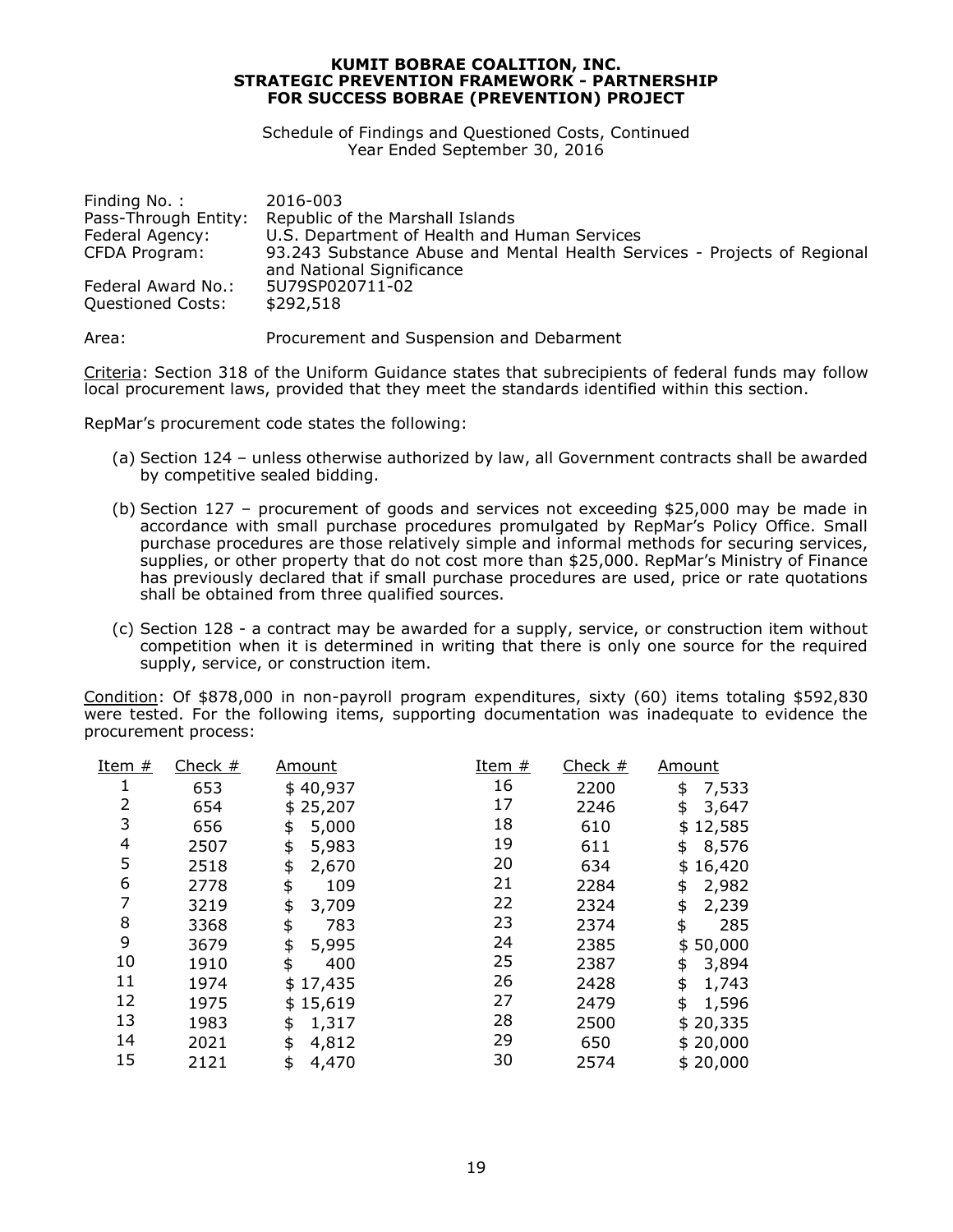Schedule of Findings and Questioned Costs, Continued Year Ended September 30, 2016

| Finding No.:         | 2016-003, Continued                                                                                   |
|----------------------|-------------------------------------------------------------------------------------------------------|
| Pass-Through Entity: | Republic of the Marshall Islands                                                                      |
| Federal Agency:      | U.S. Department of Health and Human Services                                                          |
| CFDA Program:        | 93.243 Substance Abuse and Mental Health Services - Projects of Regional<br>and National Significance |
| Federal Award No.:   | 5U79SP020711-02                                                                                       |
| Questioned Costs:    | \$292,518                                                                                             |

Area: Procurement and Suspension and Debarment

# Condition, Continued:

| Item $#$ | Check $#$ | <b>Amount</b> | <u>Item #</u> | Check $#$ | <b>Amount</b> |
|----------|-----------|---------------|---------------|-----------|---------------|
| 31       | 2575      | \$14,425      | 45            | 3064      | \$<br>13,462  |
| 32       | 2583      | 1,804<br>\$   | 46            | 3073      | \$<br>2,052   |
| 33       | 2636      | 18,557<br>\$  | 47            | 3119      | \$<br>14,841  |
| 34       | 2658      | 1,600<br>\$   | 48            | 3129      | \$<br>856     |
| 35       | 2724      | \$33,605      | 49            | 3205      | \$<br>14,425  |
| 36       | 2738      | \$17,083      | 50            | 3206      | \$<br>3,308   |
| 37       | 2811      | 18,749<br>\$  | 51            | 3227      | \$<br>4,614   |
| 38       | 2812      | 5,252<br>\$   | 52            | 3293      | \$<br>12,600  |
| 39       | 2816      | \$<br>5,887   | 53            | 3302      | \$<br>680     |
| 40       | 2822      | 14,368<br>\$  | 54            | 3370      | \$<br>9,979   |
| 41       | 2831      | 1,697<br>\$   | 55            | 3397      | \$<br>807     |
| 42       | 2876      | \$<br>4,909   | 56            | 3459      | \$<br>4,649   |
| 43       | 2961      | \$<br>4,500   | 57            | 3561      | \$<br>7,684   |
| 44       | 3037      | \$<br>3,450   | 58            | 3568      | \$<br>24,495  |
|          |           |               | 59            | 3585      | 2,818<br>\$   |
|          |           |               |               |           | 569,436<br>\$ |

For item #s 1 through 9, record of procurement was not provided.

For item #s 10 through 59, no evidence of competitive procurement as stipulated in the RMI Procurement Code was on file. Item # 15, totaling \$4,470, represents reimbursement of certain costs to the RMISSA Program Director. Item #s 16, 24, 30, 35, 36, 45 and 47, totaling \$156,524, represent goods and services purchased from two related-party vendors.

Item #s 1-4, 24, 30, 31, 35, 36, 40, 44, 45, and 47, totaling \$276,918, were questioned for noncompliance with allowable costs/cost principles requirements at Finding No. 2016-001; therefore, these items are not included as questioned costs for noncompliance within the procurement and suspension and debarment requirement in this finding.

Cause: KBC lacks adequate internal control policies and procedures over the required procurement processes and documentation to satisfy compliance with applicable procurement requirements.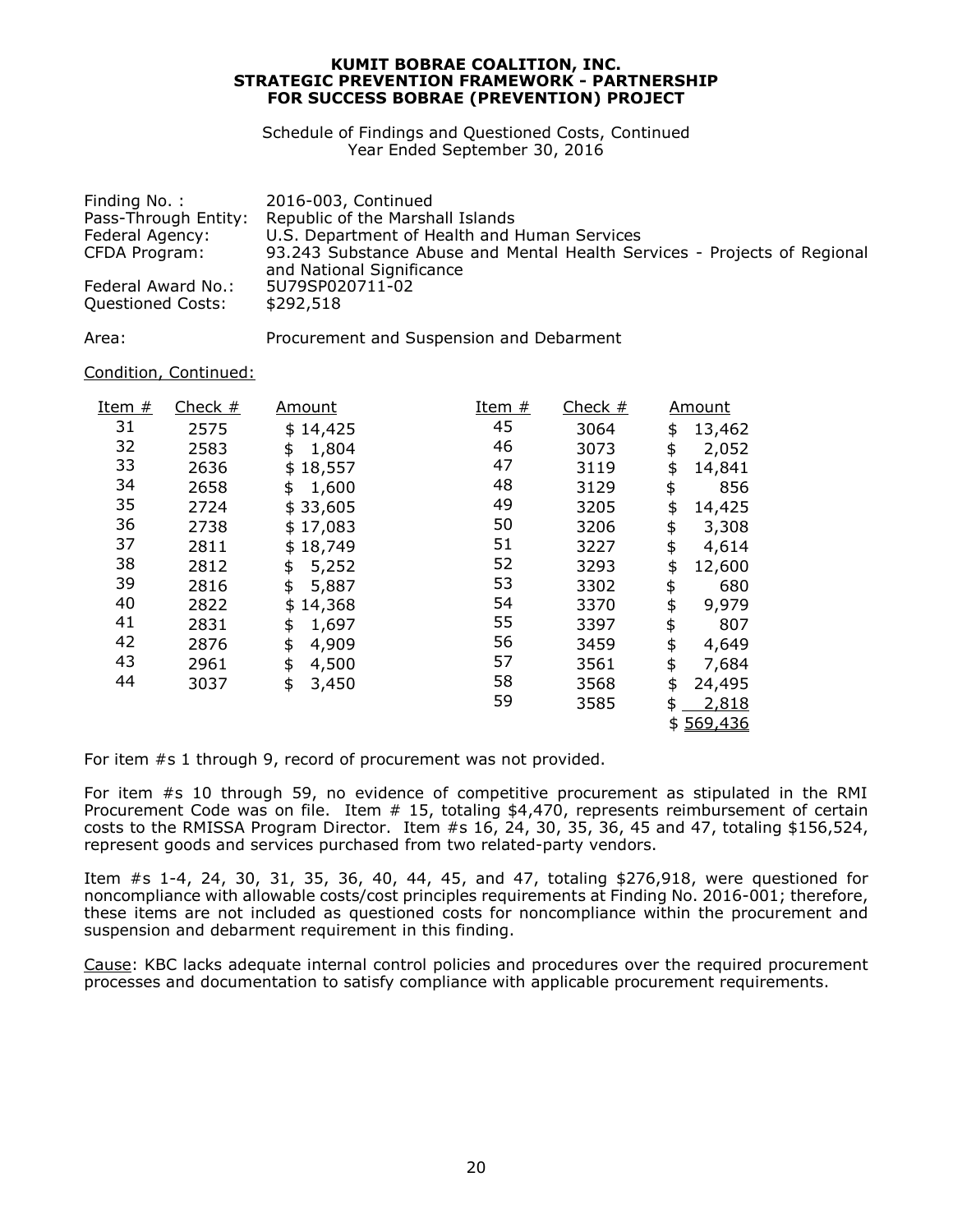Schedule of Findings and Questioned Costs, Continued Year Ended September 30, 2016

| Finding No.:         | 2016-003, Continued                                                                                   |
|----------------------|-------------------------------------------------------------------------------------------------------|
| Pass-Through Entity: | Republic of the Marshall Islands                                                                      |
| Federal Agency:      | U.S. Department of Health and Human Services                                                          |
| CFDA Program:        | 93.243 Substance Abuse and Mental Health Services - Projects of Regional<br>and National Significance |
| Federal Award No.:   | 5U79SP020711-02                                                                                       |
| Questioned Costs:    | \$292,518                                                                                             |

Area: Procurement and Suspension and Debarment

Effect: KBC is in noncompliance with applicable procurement requirements, and questioned costs of \$569,436 result, of which \$276,918 are questioned at Finding No. 2016-001. Therefore, questioned costs of \$292,518 are presented at this finding.

Recommendation: KBC should establish and implement policies and procedures over compliance with applicable procurement requirements. KBC should perform and document proper procurement processes.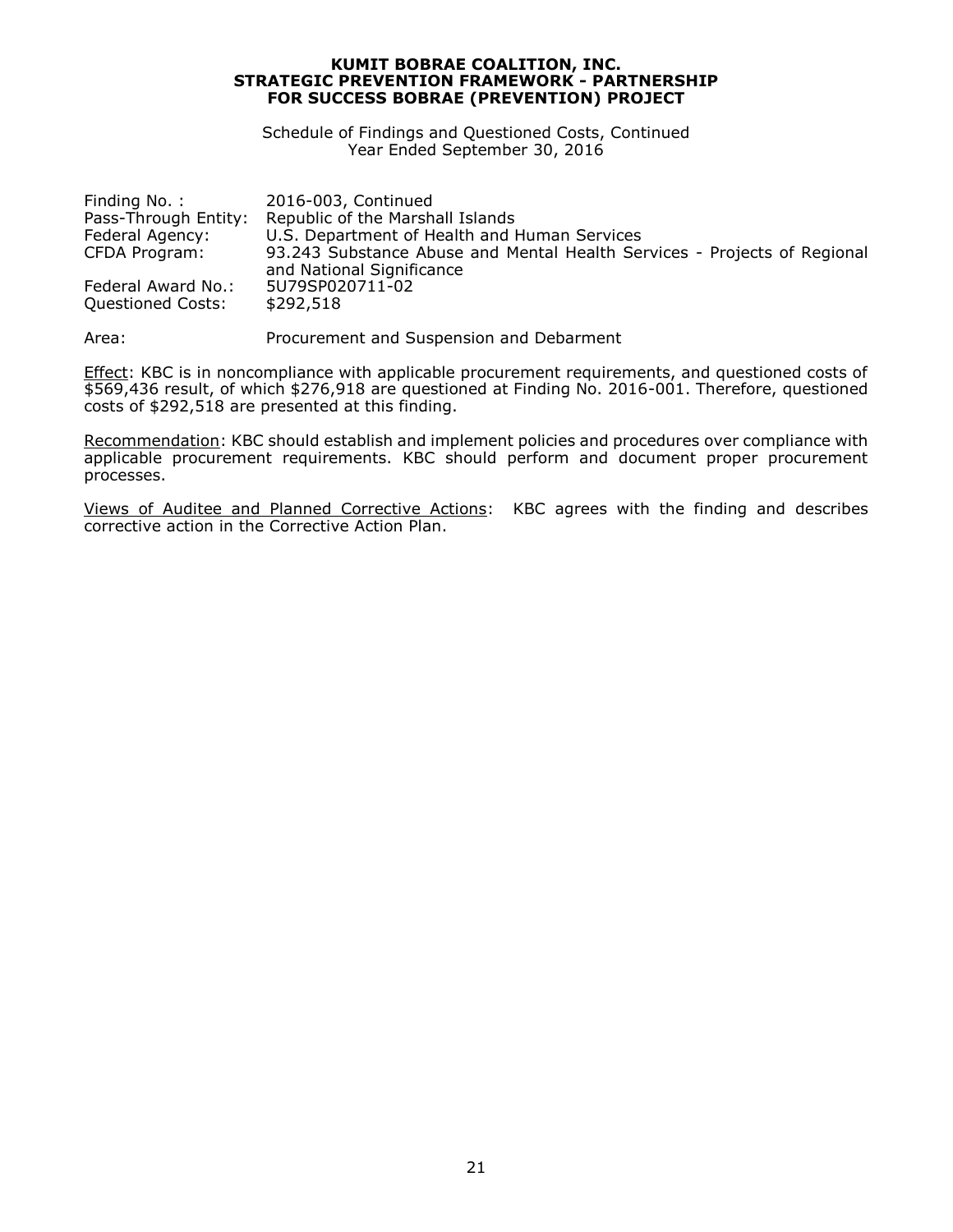Schedule of Findings and Questioned Costs, Continued Year Ended September 30, 2016

| 2016-004                                                                                              |
|-------------------------------------------------------------------------------------------------------|
| Republic of the Marshall Islands                                                                      |
| U.S. Department of Health and Human Services                                                          |
| 93.243 Substance Abuse and Mental Health Services - Projects of Regional<br>and National Significance |
| 5U79SP020711-02                                                                                       |
| \$0                                                                                                   |
|                                                                                                       |

Area: Reporting

Criteria: Financial Reports are required to be submitted to the Pass-Through Entity on an annual basis.

Condition: KBC has not established policies and procedures over reporting requirements, and reports submitted did not accurately represent disbursements for the year as the reports were incomplete. A total of five (5) checks totaling \$585 were missing from the reports due to human error.

Cause: KBC lacks adequate internal control policies and procedures to facilitate compliance with reporting requirements.

Effect: KBC is in noncompliance with reporting requirements. No questioned costs are reported as condition relates to inadequate file maintenance and lack of policies and procedures over reporting rather than from requested cash draws exceeding expenditures incurred.

Recommendation: Management should establish and implement adequate internal control policies and procedures requiring verification of the accuracy of the reports submitted and data retention and file maintenance of report submissions.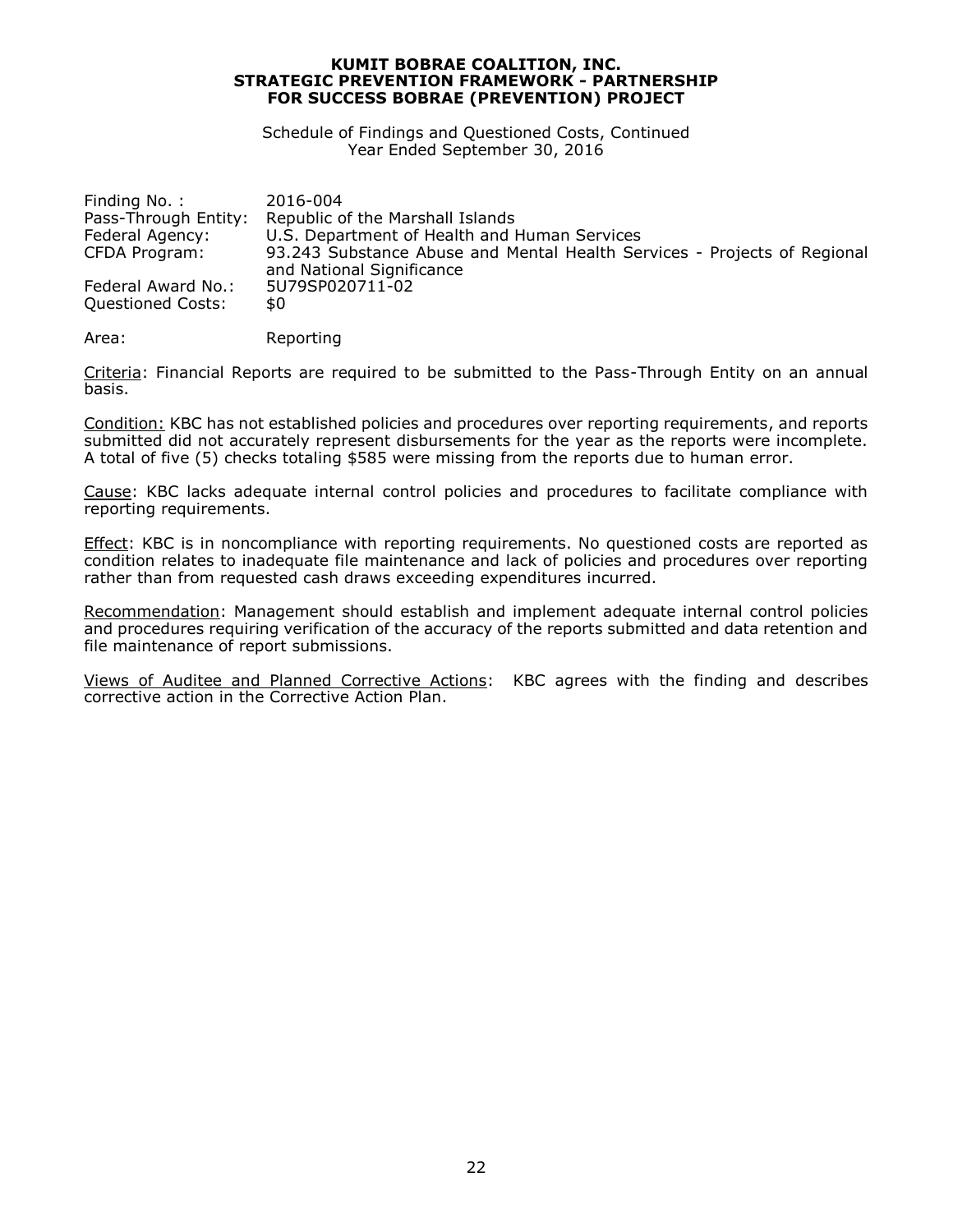Schedule of Findings and Questioned Costs, Continued Year Ended September 30, 2016

Finding No. : 2016-005

Area: Accounting Policies and Procedures

Criteria: Section 303 of the Uniform Guidance states that non-Federal entities must establish and maintain effective internal control over the Federal award that provides reasonable assurance that the non-Federal entity is managing the Federal award in compliance with Federal statutes, regulations, and the terms and conditions of the Federal award. These internal controls should be in compliance with guidance in ''Standards for Internal Control in the Federal Government'' issued by the Comptroller General of the United States or the ''Internal Control Integrated Framework'', issued by the Committee of Sponsoring Organizations of the Treadway Commission (COSO).

Condition: There are no written accounting policies and procedures and internal controls over financial reporting. The general ledger is maintained on an Excel spreadsheet, and there is no review of entered data. Further, there are no apparent controls in place to authorize and to identify transactions with related parties.

Cause: KBC management did not enforce compliance with internal control requirements of the Uniform Guidance.

Effect: KBC is in noncompliance with the Uniform Guidance internal control requirements over accounting and financial reporting. Furthermore, due to resulting inadequacies in the accounting records, we are unable to form an opinion on the financial statements.

Recommendation: Management should establish and implement formal accounting policies and procedures and internal controls over financial reporting.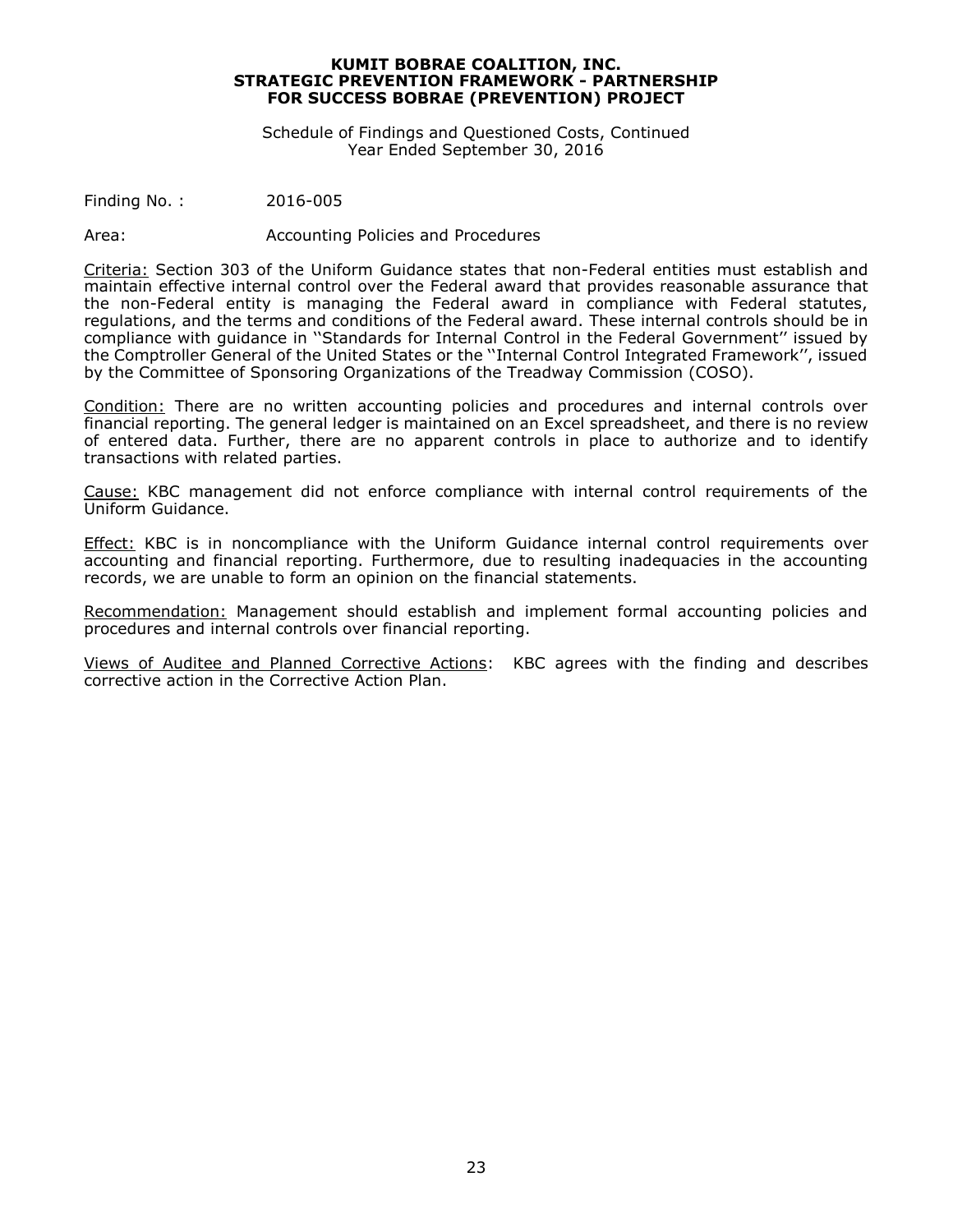Schedule of Findings and Questioned Costs, Continued Year Ended September 30, 2016

Finding No. : 2016-006

Area: Conflict of Interest Policy

Criteria: Section 112 of the Uniform Guidance states that the Federal awarding agency must establish conflict of interest policies for Federal awards. The non-Federal entity must disclose in writing any potential conflict of interest to the Federal awarding agency or pass-through entity in accordance with applicable Federal awarding agency policy.

Condition: KBC did not provide the required disclosure documentation. KBC made cash disbursements to the RMISSA Program Director of \$37,230 for compensation and reimbursement of certain costs. The Program Director was also employed by the Government of the Republic of the Marshall Islands within the Ministry of Health and Human Services and was compensated for that position as a full-time employee. Furthermore, KBC made \$190,377 of cash disbursements for certain goods and services purchased from related-party vendors.

Cause: KBC lacks internal controls over compliance with conflict of interest policies.

Effect: KBC is noncompliance with the Uniform Guidance conflict of interest requirements. No questioned cost is presented as we are unable to quantify the extent of noncompliance.

Recommendation: Management should establish and implement formal conflict of interest policies in accordance with applicable requirements of the Uniform Guidance.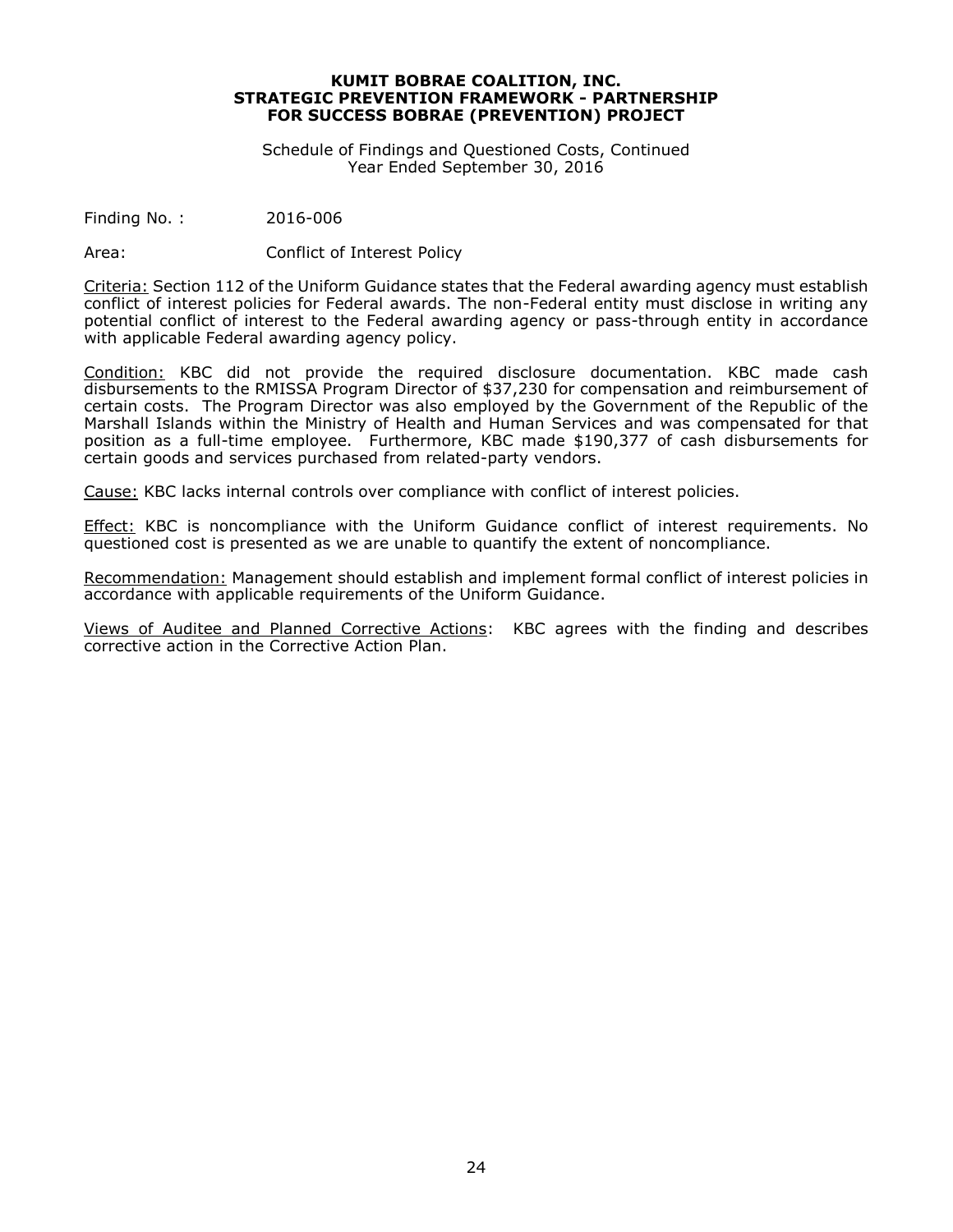

# **CORRECTIVE ACTION PLAN 2 CFR § 200.511(c) Year Ended September 30, 2016**

| <b>Finding</b><br><b>Number</b> | <b>CFDA</b><br>No. | <b>Compliance</b><br>Requirement                               | Questioned<br>Cost | <b>Corrective Action Plan</b>                                                                                                                                                                                                                                                                                                                                                                                                                                    | <b>Completion</b><br><b>Date</b> | <b>Responsible</b><br><b>Person</b>                                        |
|---------------------------------|--------------------|----------------------------------------------------------------|--------------------|------------------------------------------------------------------------------------------------------------------------------------------------------------------------------------------------------------------------------------------------------------------------------------------------------------------------------------------------------------------------------------------------------------------------------------------------------------------|----------------------------------|----------------------------------------------------------------------------|
| $2016 -$<br>001                 | 93.243             | Allowable Costs/Cost<br>Principles<br>Cash Disbursements       | \$370,598          | KBC agrees with Finding.<br>KBC will make sure all<br>transactions/expenditures<br>are properly supported and<br>in compliance with<br>the<br>program<br>intent<br>and<br>objectives.<br>KBC will also<br>purchase a time clock for<br>Majuro employees to use in<br>order to ensure correct<br>hours<br>worked<br>by each<br>employees. Implementation<br>of corrective actions will<br>take effect immediately.                                                | September<br>30, 2020            | Leilani Peren,<br>Acting Director,<br>and Newton<br>Matthew,<br>Accountant |
| $2016 -$<br>002                 | 93.243             | Equipment and Real<br>Property<br>Management<br>Capital Assets | \$0                | KBC agrees with Finding.<br>KBC<br>will<br>perform<br>an<br>inventory of all fixed assets<br>within the year and record<br>them in the accounting<br>A fixed asset<br>system.<br>register will be produced in<br>order to assess conditions of<br>all assets.                                                                                                                                                                                                    | September<br>30, 2020            | Newton Matthew,<br>Accountant                                              |
| 2016-<br>003                    | 93.243             | Procurement and<br>Suspension and<br>Debarment                 | \$292,518          | KBC agrees with Finding.<br>The Procurement Policy of<br>KBC will be revised and<br>corrective measures will be<br>amended into the policy<br>accordingly to comply with<br>the RMI Procurement Code.<br>KBC<br>will<br>monitor<br>all<br>purchases<br>and<br>services<br>rendered<br>be<br>to<br>in<br>compliance<br>within<br>the<br>policy. All documentations<br>related to these transactions<br>will be inspected to justify<br>all actual costs incurred. | September<br>30, 2020            | Leilani Peren,<br>Acting Director,<br>and Newton<br>Matthew,<br>Accountant |
| 2016-<br>004                    | 93.243             | Reporting                                                      | \$0                | KBC agrees with Finding.<br>Management will require all<br>Financial Reports to be<br>submitted on time to<br>Secretary of Finance<br>annually. KBC will establish<br>policies and procedures in<br>order to meet and comply<br>with reporting requirements.                                                                                                                                                                                                     | September<br>30, 2020            | Leilani Peren,<br>Acting Director,<br>and Newton<br>Matthew,<br>Accountant |